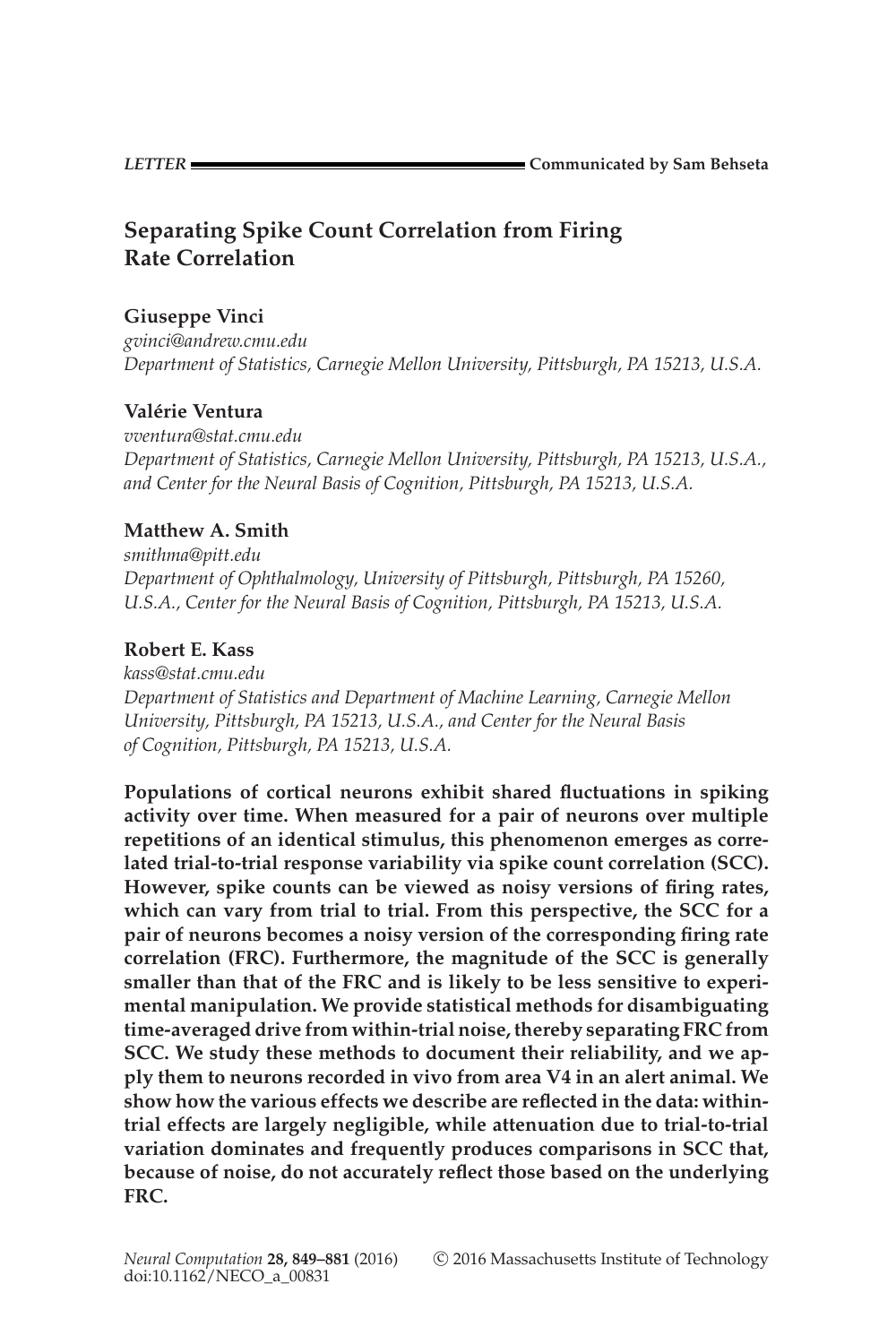#### **1 Introduction**

Analysis of spike count correlation has provided important neurophysiological insights, as summarized in Cohen and Kohn (2011), Gu et al. (2011), Harris and Thiele (2011), Jeanne, Sharpee, and Gentner (2013), Mitchell, Sundberg, and Reynolds (2009), Smith and Kohn (2008), and Smith and Sommer (2013). However, as documented in these references, a striking feature of the interaction among neurons is that it can occur at multiple timescales. A neuron's spike count collected across a time interval of length *T*, such as  $T = 1000$  ms, reflects both the time-averaged drive to that neuron and additional stochastic fluctuations, which produce irregular spiking at timescales smaller than *T*, usually described as point process variation (Shadlen & Newsome, 1998; Churchland et al., 2011). That is, the spike count involves both a relatively slowly varying input drive, at the timescale *T*, and faster point-process fluctuations that determine when the neuron fires. Across an interval of length *T*, this point-process variation determines the number of times each neuron fires for a given level of time-averaged input drive. Correspondingly, for a given pair of neurons, the spike count correlation (SCC) may reflect (A) the firing rate correlation (FRC), that is, the correlation in the time-averaged drive to these neurons, and (B) point process noise (Kass & Ventura, 2006; Staude, Rotter, & Grún, 2008; Goris, Movshon, & Simoncelli, 2014). It also could involve (C) more precisely timed within-trial correlation effects that might arise, for instance, from (lagged) synchronous spiking (Kelly & Kass, 2012; Harrison, Amarasingham, & Kass, 2013), which has been observed in some cortical areas (macaque V4: Smith & Kohn, 2008; Smith & Sommer, 2013) and may be modulated by state transitions that are more prominent in some anesthetized preparations (Kelly, Smith, Kass, & Lee, 2010; Ecker et al., 2014). Longer timescale effects, but still shorter than trial length, such as correlated up and down states (Steriade & Buzsaki, 1990; Cowan & Wilson, 1994; Timofeev, Grenier, & Steriade, 2001; Steriade, Timofeev, & Grenier, 2001), can also produce within-trial spike count covariability.

In this letter, we describe ways in which the SCC may not accurately measure the FRC in component A due to distortion caused by component B, and we present statistical methods for disambiguating component A from component B. Other studies have developed related techniques: Churchland et al. (2011), Goris et al. (2014), and Staude et al. (2008). Here we go further, using both parametric and nonparametric approaches, in order to provide a comprehensive set of tools that, as we show, perform well under conditions similar to those found with neural data. When component C is negligible, statistical inference and interpretation are simplified. Therefore, we focus especially on methods for evaluating the relevance of that component to the analysis of spike counts, including both statistical tests and estimates of magnitude. We then use the tools we have developed to analyze data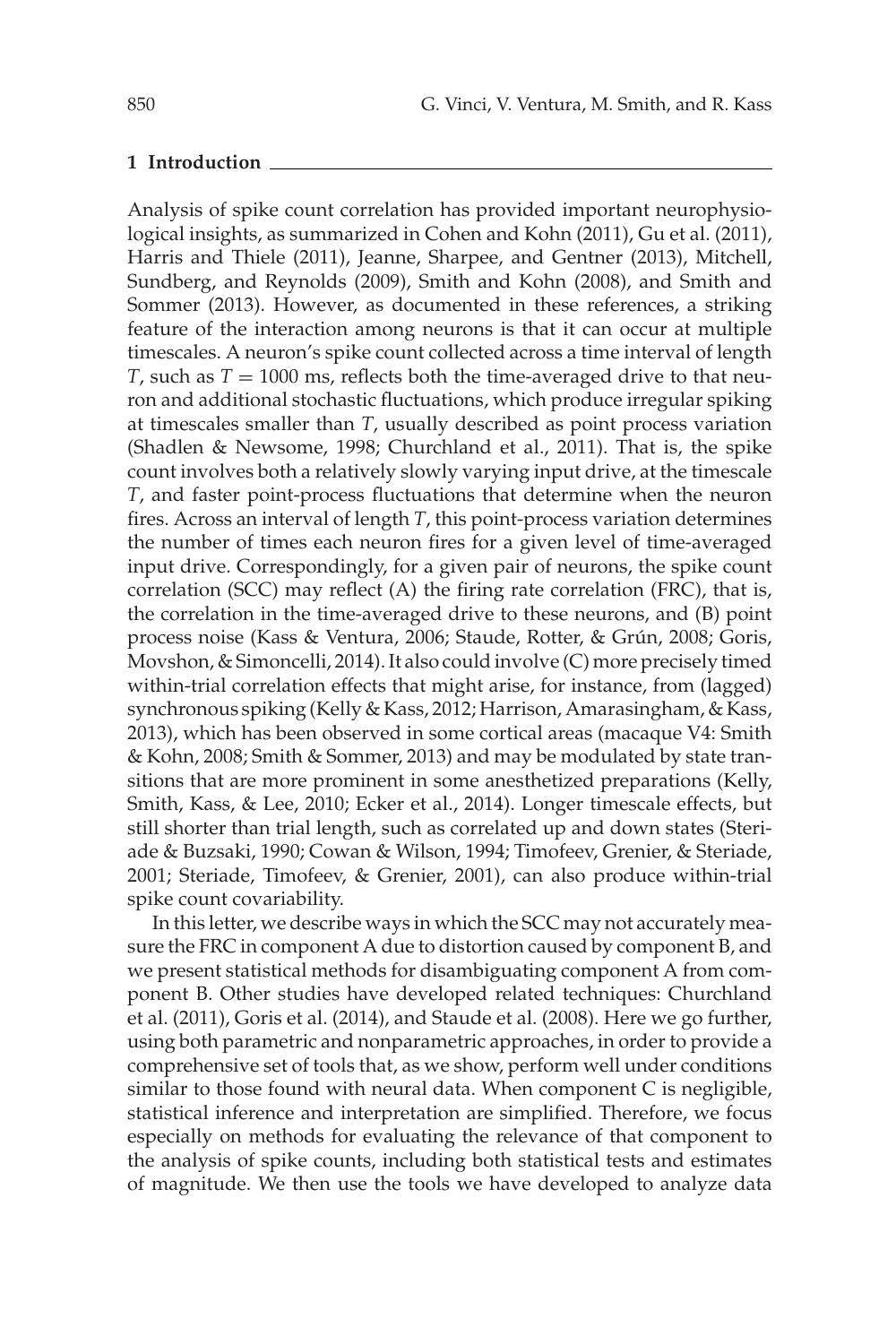

Figure 1: Hierarchical model for correlation sources. First level: the firing rates  $(FR_{1r}, FR_{2r})$  of two neurons have correlation FRC. Second level: the spike counts  $(Y_{1r}, Y_{2r})$  are jointly generated with rates  $(FR_{1r}, FR_{2r})$  and have correlation SCC. The first-level correlation (which is unobserved) describes the relationship between the two neurons, but it is contaminated in the second level with Poissonlike noise.

recorded from area V4 while a monkey performed a fixation task, and we demonstrate that FRC behaves differently than SCC does in this setting.

We begin by assuming that the data are observed across multiple trials of total elapsed time *T* and that for trials  $r = 1, \ldots, n$ , each pair of observed spike counts  $(Y_{1r}, Y_{2r})$  for two neurons comes from the doubly stochastic correlated point process depicted in Figure 1. This process consists of two levels. The first level consists of a pair of latent (unobserved) variables  $(X_{1r}, X_{2r})$  generated with some across-trial correlation (trial-to-trial correlation), where, on trial  $r$ ,  $X_{ir}$  is the average firing rate  $FR_{ir}$  for neuron *i* multiplied by *T*,  $X_{ir} = FR_{ir}T$ . The variable  $X_{ir}$  may be interpreted as an average input drive to neuron *i*. The second level consists of observed spike counts  $(Y_{1r}, Y_{2r})$ , generated jointly with expectation  $(X_{1r}, X_{2r})$ . In addition, there may be some within-trial point-process correlation. Thus, the conditional expectation of  $Y_{ir}$ , conditionally on  $(X_{1r}, X_{2r})$ , is

$$
E(Y_{ir} | X_{1r}, X_{2r}) = X_{ir}.
$$
\n(1.1)

We further assume that the conditional variance is

$$
Var(Y_{ir} | X_{1r}, X_{2r}) = \phi_i X_{ir},
$$
\n(1.2)

where  $\phi_i \in \mathbb{R}^+$  controls the dispersion of  $Y_{ir}$  conditionally on  $X_{ir}$  (Kass & Ventura, 2006; Churchland et al., 2011; Goris et al., 2014). The case  $\phi_i = 1$ holds when  $Y_{ir}$  follows a Poisson distribution, conditionally on  $X_{ir}$ .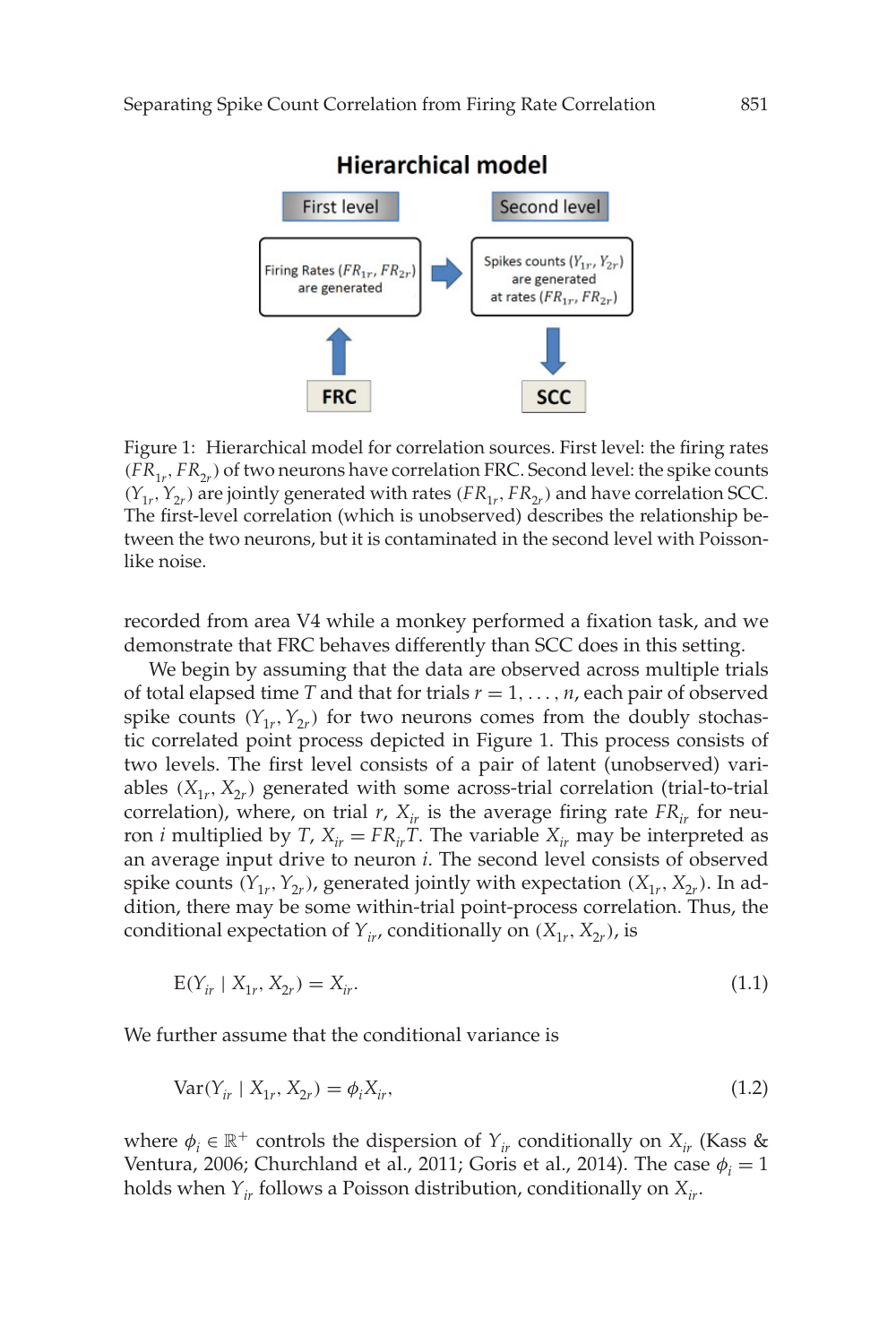A fundamental decomposition of variability is given by

$$
Cov(Y_{1r}, Y_{2r}) = E[Cov(Y_{1r}, Y_{2r} | X_{1r}, X_{2r})]
$$
  
+  $Cov(E[Y_{1r} | X_{1r}, X_{2r}], E[Y_{2r} | X_{1r}, X_{2r}]).$  (1.3)

The observed trial-to-trial spike count correlation (SCC) is the Pearson correlation of the counts  $Y_{1r}$  and  $Y_{2r}$  across trials, that is the normalized version of the left-hand side of equation 1.3, while the unobserved trial-to-trial firing rate correlation (FRC) is the Pearson correlation of  $FR_{1r}$  and  $FR_{2r}$  or, equivalently, of  $X_{1r}$  and  $X_{2r}$  across trials, that is, the normalized version of the second term on the right-hand side. In section 2, we show that on a sequence of independent trials, the SCC can be seen as a perturbed version of FRC. We characterize this phenomenon by the simple formula,

$$
SCC = FRC \times ATT + \Gamma, \tag{1.4}
$$

where we identify an attenuation component (ATT), mainly due to trialto-trial variability, and a deviation component  $(\Gamma)$ , which summarizes the impact of within-trial point process correlation (component C in the first paragraph of this letter on SCC).

It is not possible to estimate the components in equation 1.4 separately, based on spike counts alone, without additional modeling assumptions (Amarasingham, Geman, & Harrison, 2015). In conjunction with equation 1.3, Churchland et al. (2011) imposed constraints on the variance of the spike counts, constraints estimated from the data, to extract method of moments estimates of correlations between single-neuron firing rates at different epochs of a trial. By assuming univariate Poisson-gamma models for singleneuron spike counts and then also assuming a sampling distribution for the values of SCC across stimuli, Goris et al. (2014) obtained estimates for FRC and for a quantity related to  $\Gamma$ . Because they used univariate models for the spike counts, they were only able to obtain a single estimate of FRC for all stimuli. However, as illustrated in Figure 3A, the FRC of a neuron pair can (and often does) vary across stimuli. The approach we take allows for this. We build on previous work of Ventura, Cai, and Kass (2005) and Kass and Ventura (2006), who proved that spike count correlation necessarily increases with *T* in the presence of multiplicative trial-to-trial variation in time-averaged input drive, and Behseta, Berdyyeva, Olson, and Kass (2009), who used a bivariate hierarchical model as in Figure 1 to provide a correction for attenuation of correlation in the presence of point process noise. In section 3 we derive nonparametric estimators of the components of equation 1.4 from spike trains (as opposed to from spike counts alone) by showing that certain estimators of intermediate quantities are unbiased. We also derive a nonparametric estimator of  $\phi$ ; in equation 1.2 from spike trains, in contrast to Goris et al. (2014), who assume  $\phi_i = 1$ , and Churchland et al.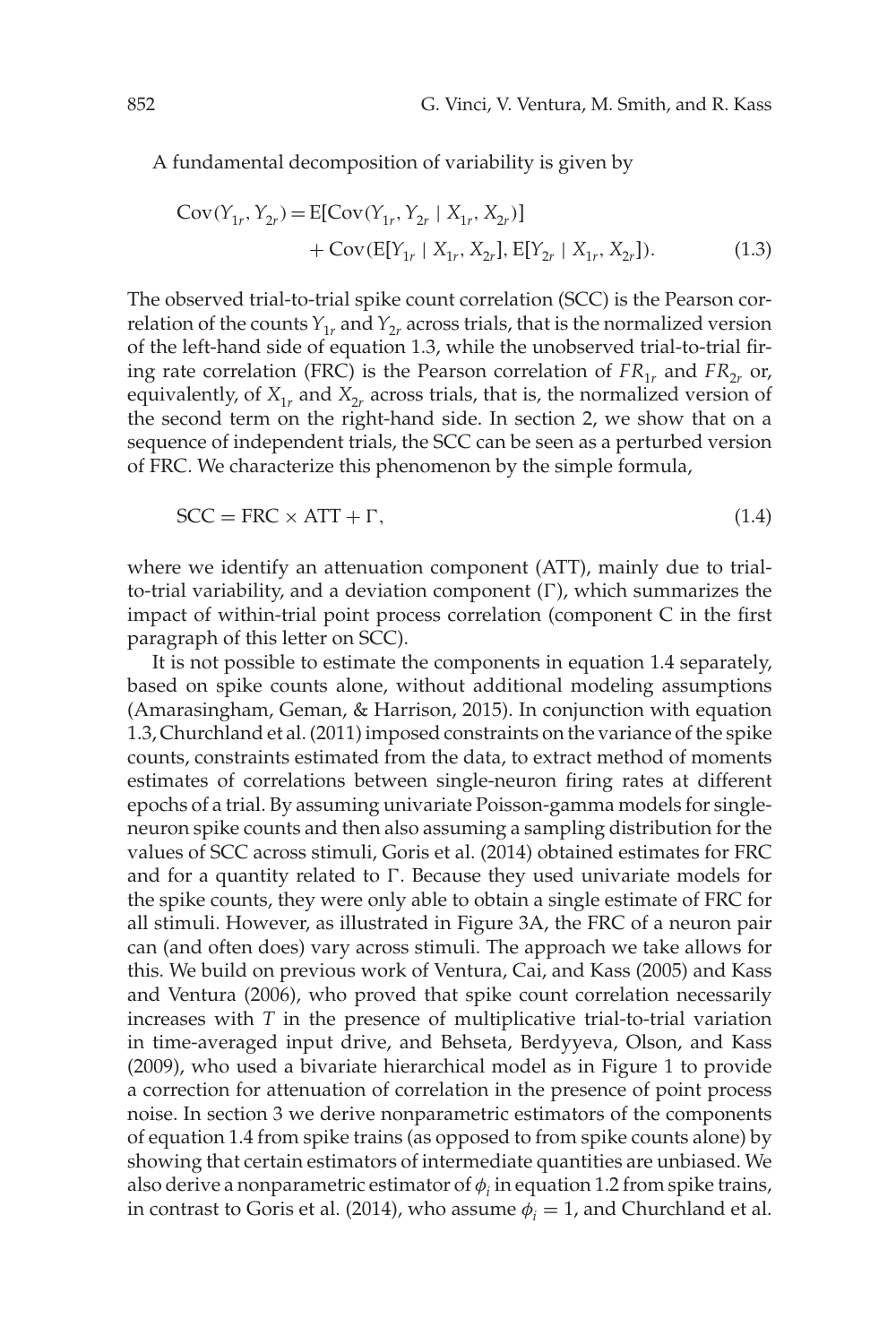

Figure 2: Analysis road map. We first use nonparametric estimators (section 3.2) to explore the data and implement hypothesis tests to determine which pairs of neurons have  $\Gamma \neq 0$  (jitter test, section 3.3). We then fit appropriate bivariate parametric models (we impose  $\Gamma = 0$  if  $\Gamma \le 0$  was obtained from the jitter test; section 3.1) and check their goodness of fit and sensitivity (sections 3.1.1 and 3.1.2).

(2011), who use  $\phi_i$  like a tuning parameter and choose it such that variances and correlations lie in the required domains. We provide details on bivariate hierarchical models for spike counts that take the trial-to-trial distribution of  $(X_{1r}, X_{2r})$  to be log normal and the distribution of  $Y_{ir}$  to be Poisson with mean  $X_{ir}$ , and we suggest bootstrap methods to assess the fit of these models. Because analysis and interpretation are more straightforward when  $\Gamma = 0$  in equation 1.4, we propose a jitter test of this hypothesis. We show that the test is sufficiently powerful to find substantial departures from  $\Gamma = 0$  under realistic scenarios, and because one typically must examine many pairs of neurons, we use methods that control the false discovery rate (FDR) and the false nondiscovery rate (FNR). The latter assesses the likelihood of error when a decision is made to assume  $\Gamma = 0$  based on the jitter test. We also introduce generalized forms of tuning curve and tuning curve correlation (GTC and GTCC; see appendix H) that account for the trial-to-trial variability of the firing rates. In section 4, we analyze the V4 data and find that the models fit well and that they support the effects discussed in section 2. In section 5 we discuss implications of our findings.

Figure 2 summarizes the main features of our approach, in which we begin with nonparametric estimators for exploratory purposes (e.g., making informative plots) and to formulate the jitter test. We then move on to model-based inference and, finally, assess goodness-of-fit and sensitivity.

#### **2 Spike Count Correlation as an Attenuated Firing Rate Correlation**

From equations 1.1 and 1.2, we have (see appendix A)

$$
E[Y_{ir}] = E[X_{ir}] \text{ and } Var(Y_{ir}) = \phi_i E[X_{ir}] + Var(X_{ir}), \qquad (2.1)
$$

which implies that the spike counts are overdispersed (Var $(Y_{ir}) > E[Y_{ir}]$ ) if  $\phi_i > 1 - F_i$ , where  $F_i = \text{Var}(X_{ir}) / E[X_{ir}] \ge 0$  is the Fano factor of  $X_{ir}$ .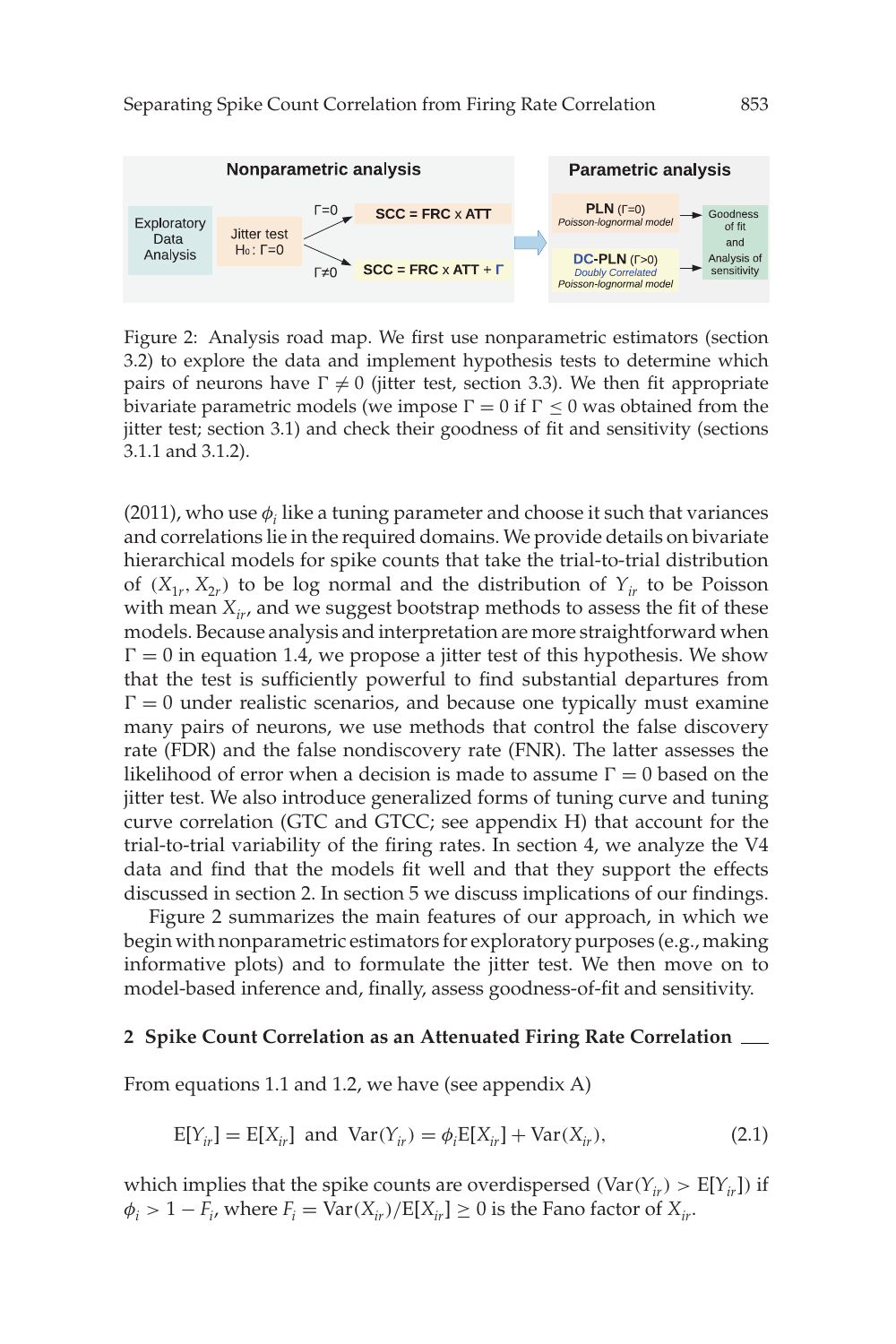

Figure 3: SCC and FRC at the 12 experimental stimuli (drift direction degrees) for a neuron pair (macaque V4 area; section 4). (B) SCC versus FRC for the macaque V4 data analyzed in section 4. The SCC is an attenuated version of the FRC; both generally have the same sign.

Combining equations 1.1, 1.3, and 2.1,  $SCC = Cor(Y<sub>1r</sub>, Y<sub>2r</sub>)$  can be decomposed as

$$
SCC = FRC \times ATT + \Gamma
$$
 (2.2)

(see appendix A), where

- FRC = Cor( $E(Y_{1r} | X_{1r})$ ,  $E(Y_{2r} | X_{2r})$ ) = Cor( $X_{1r}$ ,  $X_{2r}$ ) is the trial-totrial firing rate correlation.
- ATT =  $\prod_{i=1,2} (1 + \phi_i / F_i)^{-1/2}$  is the *attenuation coefficient*, ATT  $\in$ (0, 1].
- $\Gamma = \gamma / \prod_{i=1,2} (Var(Y_{ir}))^{1/2}$ , where  $\gamma = E[Cov(Y_{1r}, Y_{2r} | X_{1r}, X_{2r})]$  is the trial-averaged within-trial covariance of the spike counts.

The attenuation effect is defined as the case when SCC and FRC have the same sign and SCC has smaller magnitude (|SCC| < |FRC|). Figure 3A shows an example neuron pair (macaque V4 area; section 4) with different attenuation strengths across stimuli, and Figure 3B shows that SCC is an attenuated version of FRC for the majority of neuron pairs in our data set. Because ATT  $\in$  (0, 1], attenuation occurs whenever  $\Gamma$  is small, specifically whenever  $\Gamma$  is between FRC × (1 − ATT) and −FRC × ATT. The special case  $\Gamma = 0$  is of particular interest because equation 2.2 simplifies to SCC =  $FRC \times ATT$ , so that the attenuation effect is completely specified by ATT (and the results in Kass & Ventura, 2006, which assume  $\Gamma = 0$ , hold). In section 3.3, we develop a jitter method to test the hypothesis  $\Gamma = 0$ , and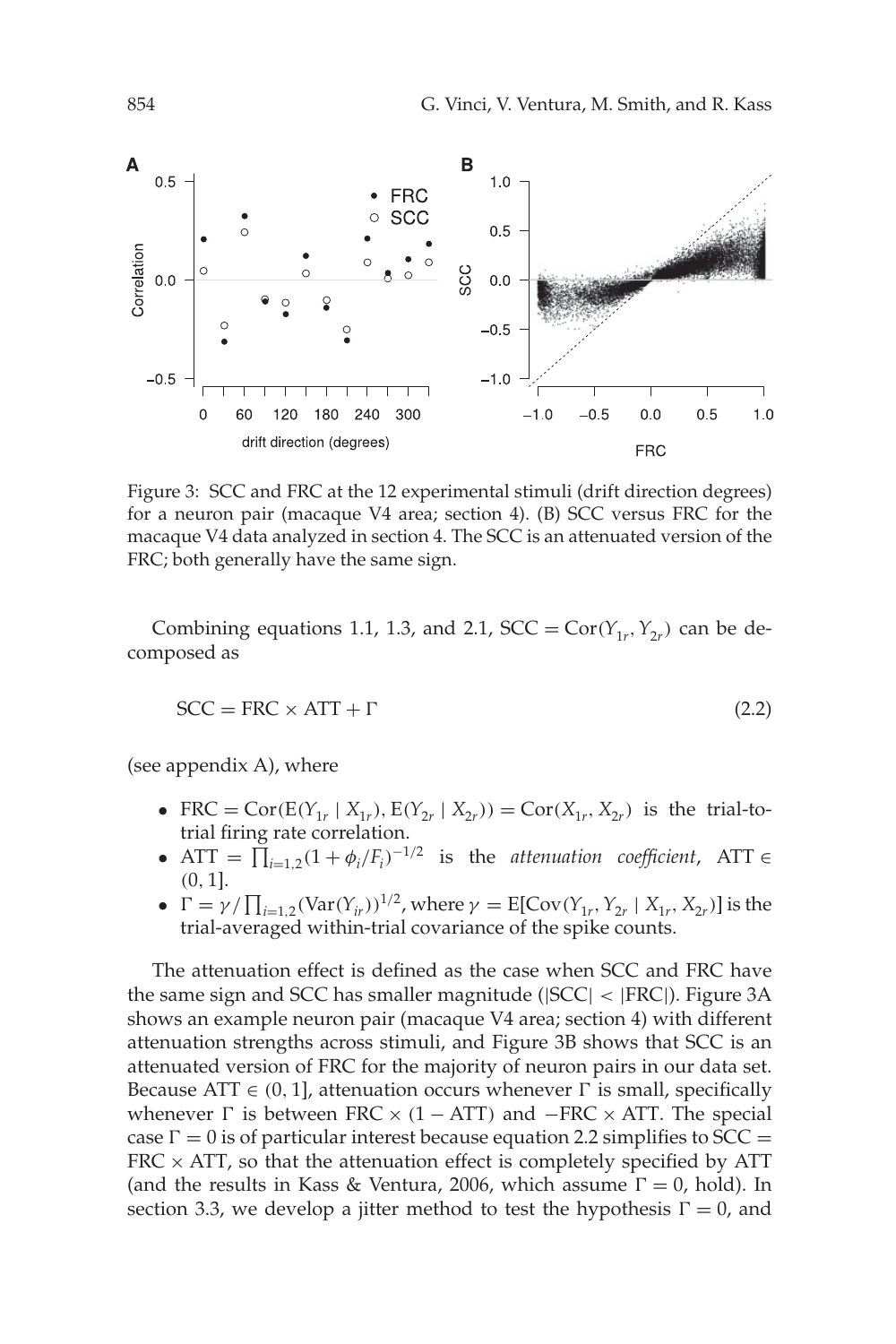in section 4 we show that this hypothesis is reasonable for the majority of neuron pairs in the in vivo macaque V4 data set we analyze.

### **3 Estimating Sources of Correlations**

Our aim here is to estimate the population quantities in equations 2.1 and 2.2 that characterize the hierarchical structure defined in section 2 and Figure 1. In section 3.1 we propose bivariate parametric models for the spike counts of neuron pairs, which imply parametric estimates for the components of equations 2.1 and 2.2. These models assume  $\phi_i = 1$ , allowing for the overdispersed spike counts that are typical of the visual cortex V4 data we analyze in section 4 (Tomko & Crapper, 1974; Tolhurst, Movshon, & Thompson, 1981; Cohen & Maunsell, 2009; Mitchell et al., 2009; Goris et al., 2014). We also provide methods to evaluate the fit of the models to data and assess their sensitivity to the assumptions. In section 3.2, we propose nonparametric estimators of the population quantities in equations 2.1 and 2.2 based on binned spike counts, which only make assumptions about the timescale of within-trial dependencies between neurons. Because the interpretation of equation 2.2 is more straightforward when  $\Gamma = 0$ , we develop a model-free jitter test of this hypothesis in section 3.3.

**3.1 Parametric Estimation.** Goris et al. (2014) used a univariate Poissongamma model –  $Y_{ir} \mid X_{ir} \sim \text{Poisson}(X_{ir})$  where  $X_{ir} \sim \Gamma(\alpha_i, \beta_i)$  – to model single neuron spike counts, but because it has no natural bivariate extension, we extend instead the univariate Poisson-lognormal model of Kass and Ventura (2006):

$$
Y_{ir} \mid X_{ir} \sim \text{Poisson}(X_{ir}), \ i = 1, 2 \tag{3.1}
$$
\n
$$
\left(\frac{\log X_{1r}}{\log X_{2r}}\right) \sim N\left(\mu = \left(\frac{\mu_1}{\mu_2}\right), \Sigma = \left(\frac{\sigma_1^2}{\sigma_{12}} \frac{\sigma_{12}}{\sigma_2^2}\right)\right).
$$

This bivariate Poisson-lognormal model (PLN) allows for overdispersed spike counts since  $\phi_i = 1$  (see section 2 and appendix C) but assumes that  $Y_{1r}$  |  $X_{1r}$  and  $Y_{2r}$  |  $X_{2r}$  are independent, which implies  $\gamma = \Gamma = 0$  in equation 2.2. We therefore generalize the model to allow  $\gamma \neq 0$ . We assume  $\gamma \geq 0$  and let

$$
Y_{ir} = R_{0r} + R_{ir}
$$
\n
$$
R_{0r} \sim \text{Poisson}(\gamma)
$$
\n
$$
R_{ir} \mid W_{ir} \sim \text{Poisson}(W_{ir}), \ i = 1, 2
$$
\n
$$
\left(\frac{\log W_{1r}}{\log W_{2r}}\right) \sim N(\mu, \Sigma),
$$
\n(3.2)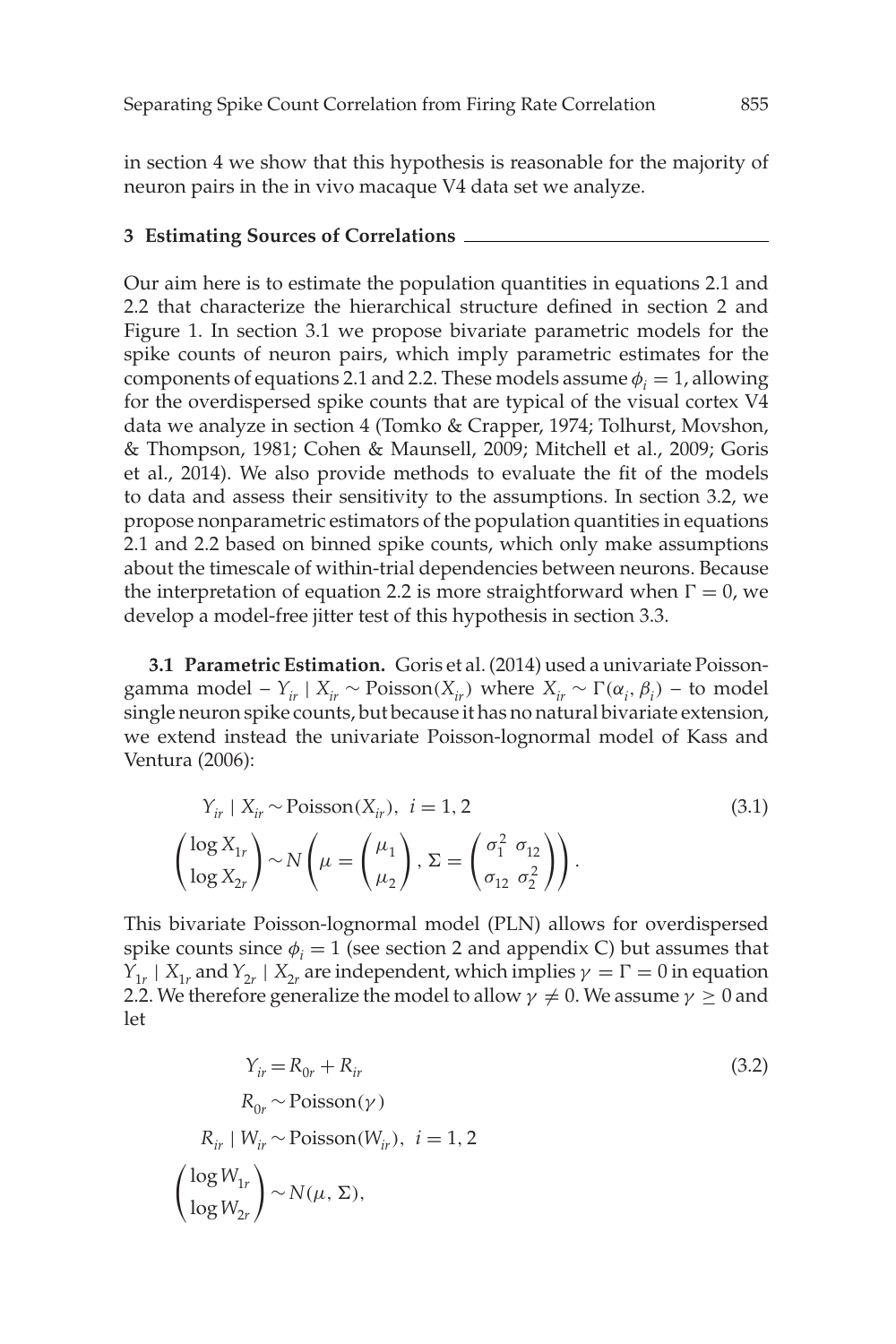where  $R_{0r}$  and  $R_{ir}$  |  $W_{ir}$ ,  $i = 1, 2$ , are mutually independent, and the firing rates are  $X_{ir} = \gamma + W_{ir}$ . We call this model a bivariate doubly correlated Poisson-lognormal model (DC-PLN) because the spike counts  $(Y_{1r}, Y_{2r})$  given the rates have a correlated Poisson distribution, and the rates  $(W_{1r}, W_{2r})$  are also correlated. Figure 8 shows tolerance regions of the joint distribution of  $(X_{1r}, X_{2r})$  fitted by maximum likelihood (ML; see appendix C) to a neuron pair in macaque area V4 (see section 4), which we also call a generalized tuning curve (GTC; see appendix H). Model 3.2 is appropriate when the spike trains of two neurons share common spikes  $R_{0r}$  in addition to, and independent from,  $(R_{1r}, R_{2r})$ —for example, if they receive common input from an adjacent third neuron that causes positive conditional within-trial covariance  $\gamma$ . This model does not accommodate the case  $\gamma$  < 0, which is acceptable for the data set analyzed in section 4, because over 95% of neurons-conditions pairs have  $\gamma \geq 0$ . When  $\gamma = 0$ (equivalently  $\Gamma = 0$ ), model 3.2 reduces to the PLN model in equation 3.1. Section 3.3 details a test of this hypothesis.

Under this model, the spike count correlation formula, equation 2.2, reduces to

$$
SCC = (e^{\sigma_{12}} - 1) \prod_{i=1,2} (e^{\sigma_i^2} - 1)^{-\frac{1}{2}}
$$
  

where  $a_i = \gamma (e^{\mu_i + \sigma_i^2/2})^{-2} (e^{\sigma_i^2} - 1)^{-1}$  and  $\Gamma = \gamma \prod_{i=1,2} [\gamma + e^{\mu_i + \sigma_i^2/2} + (e^{\mu_i + \sigma_i^2/2})^2$  $(e^{\sigma_i^2} - 1)$ ]<sup>- $\frac{1}{2}$ . Replacing the parameters by their ML estimates (see appendix</sup> C) yields ML estimates of the quantities of interest:  $\hat{\Gamma}_{mlo}$ ,  $\hat{FRC}_{mlo}$ ,  $\hat{ATT}_{mlo}$ and SCC<sub>mle</sub>.

Alternatively, the parameters of model 3.2 could be estimated via Bayesian methods (Bernardo & Smith, 2009; Kass, Eden, & Brown, 2014), which require choices of priors for  $\mu$ ,  $\Sigma$ ,  $\gamma$ . Assuming squared error loss, FRC would be estimated as the posterior mean from the marginal posterior of  $\Sigma$ .

*3.1.1 Assessing the Fit of the Parametric Model.* We assess the global goodness-of-fit (GOF) of a parametric model to data using a discrepancy measure between a nonparametric quantity and its parametric analog under the fitted model. A large discrepancy suggests that the model is not a good representation of the true spike count generation process. We consider two discrepancies: the Kullback-Leibler (KL) divergence of the fitted model (univariate or bivariate) from the empirical distribution of the data and, in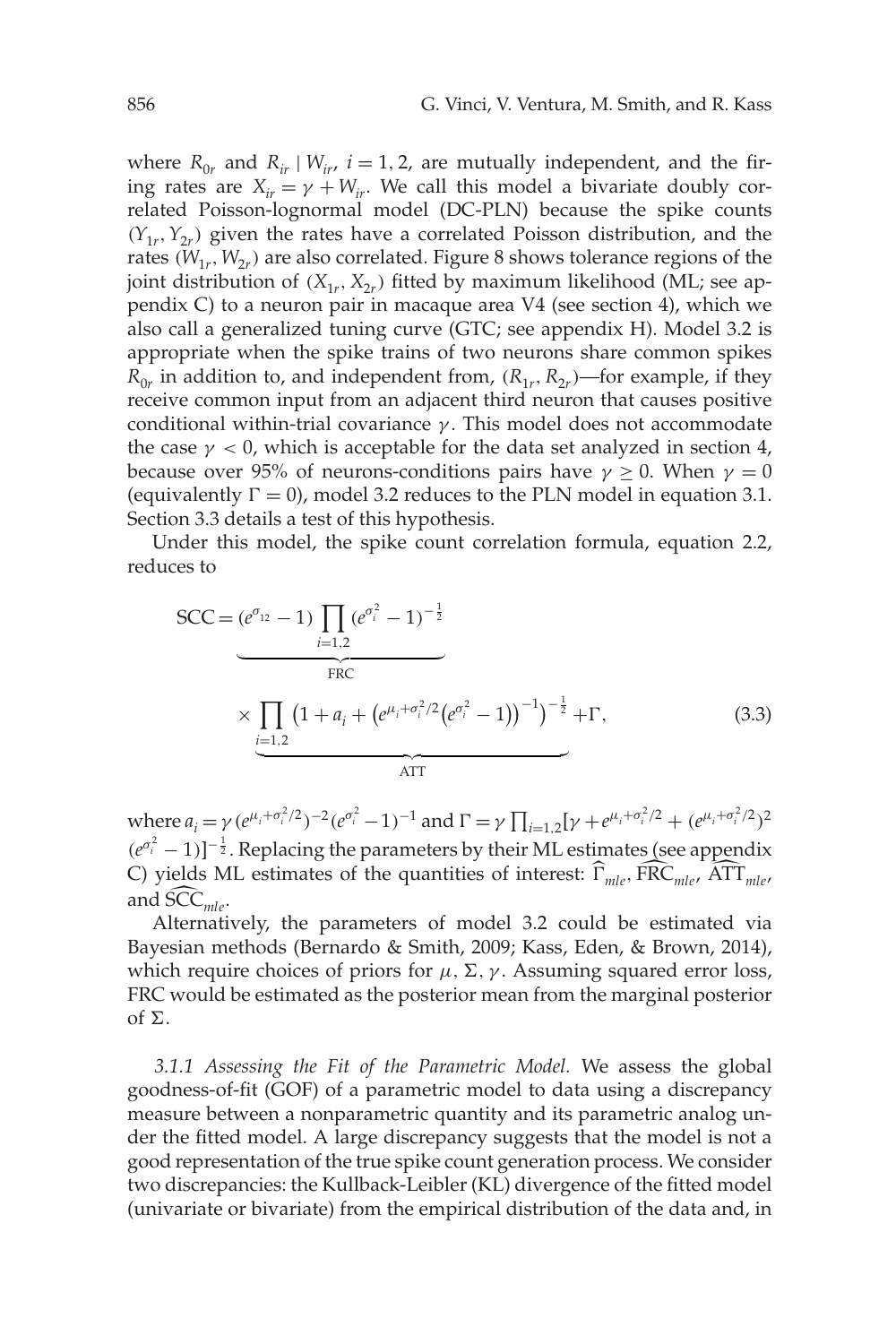the bivariate case, the divergence between the sample SCC and the SCC predicted by the fitted model.

*Kullback-Leibler Divergence.* Let  $Z_r = Y_{ir}$  be the spike count of a neuron in trial *r* in the univariate case and  $Z_r = (Y_{1r}, Y_{2r})$  in the bivariate case. Let  $P_n(z) = n^{-1} \sum_{r=1}^n I(||Z_r - z||_1 = 0)$  be their empirical probability mass function (p.m.f.), where  $||x||_1 = \sum_j |x_j|$  is the  $L_1$ -norm, and  $Q_{\hat{\theta}}$  be a parametric model fitted to  $(Z_1, \ldots, Z_n)$ . The Kullback-Leibler (KL) divergence between  $P_n$  and  $Q_{\widehat{\theta}}$  is

$$
KL(P_n||Q_{\hat{\theta}}) = \sum_{z} \log(P_n(z)/Q_{\hat{\theta}}(z))P_n(z) = n^{-1} \sum_{r=1}^n \log(P_n(Z_r)/Q_{\hat{\theta}}(Z_r))
$$
  
=  $n^{-1} \sum_{r=1}^n \log P_n(Z_r) - n^{-1} \sum_{r=1}^n \log Q_{\hat{\theta}}(Z_r) \ge 0$ ,

where  $\sum_{i=1}^{n} \log Q_{\hat{\theta}}(Z_i) = \max_{\theta} \log L_Q(\theta; Z_1, \ldots, Z_n)$  is the maximum of the log likelihood of  $Q_{\theta}$ . Hence, the KL divergence can be written as

$$
KL(P_n||Q_{\widehat{\theta}}) = n^{-1}(EML - PML),
$$

where *EML* stands for "empirical maximum log likelihood" and *PML* for "parametric maximum log likelihood." We use  $KL(P_n \| Q_{\hat{\theta}})$  to test the hypothesis  $Z_r \sim Q_\theta$ , and approximate its null distribution,  $F_{KL}$ , via a parametric bootstrap (Efron & Tibshirani, 1994). We reject the hypothesis if  $KL(P_n||Q_{\hat{\theta}}) > F_{KL}^{-1}(1-\alpha)$  for some significance level  $\alpha$ .

*SCC Divergence.* Let  $Q_{\theta}$  be a bivariate parametric model for  $(Y_{1r}, Y_{2r})$ . Define

$$
D = f_Z(\widehat{SCC}_{\text{amp}}) - f_Z(\widehat{SCC}_{\text{mle}}),\tag{3.4}
$$

where  $\widehat{SCC}_{\text{sampling}}$  is the sample SCC of  $(Y_{1r}, Y_{2r})$  (see equation 3.12),  $\widehat{SCC}_{\text{mle}}$  is the estimate derived from model  $Q_{\theta}$  fitted to the data (see equation 3.3), and  $f_Z(r) = 1/2 \cdot \log((1 + r)/(1 - r))$  is the Fisher transformation. We reject the hypothesis  $Z_r \sim Q_\theta$  if  $D < F_D^{-1}(\alpha/2)$  or  $D > F_D^{-1}(1 - \alpha/2)$ , where  $F_D$  is the null distribution of *D* that we approximate using a parametric bootstrap.

*3.1.2 Sensitivity of FRC Estimates to Model Assumptions.* Goodness-of-fit tests do not always have high power to detect deviations between the data and the assumed parametric model, so it is useful to assess how sensitive the parametric estimate of FRC is to mild deviations from the DC-PLN model. We do that by simulating spike counts from the more general model specified in equation 3.5, estimating FRC assuming that the data are DC-PLN distributed, and quantifying the deviations of the estimate from its true value.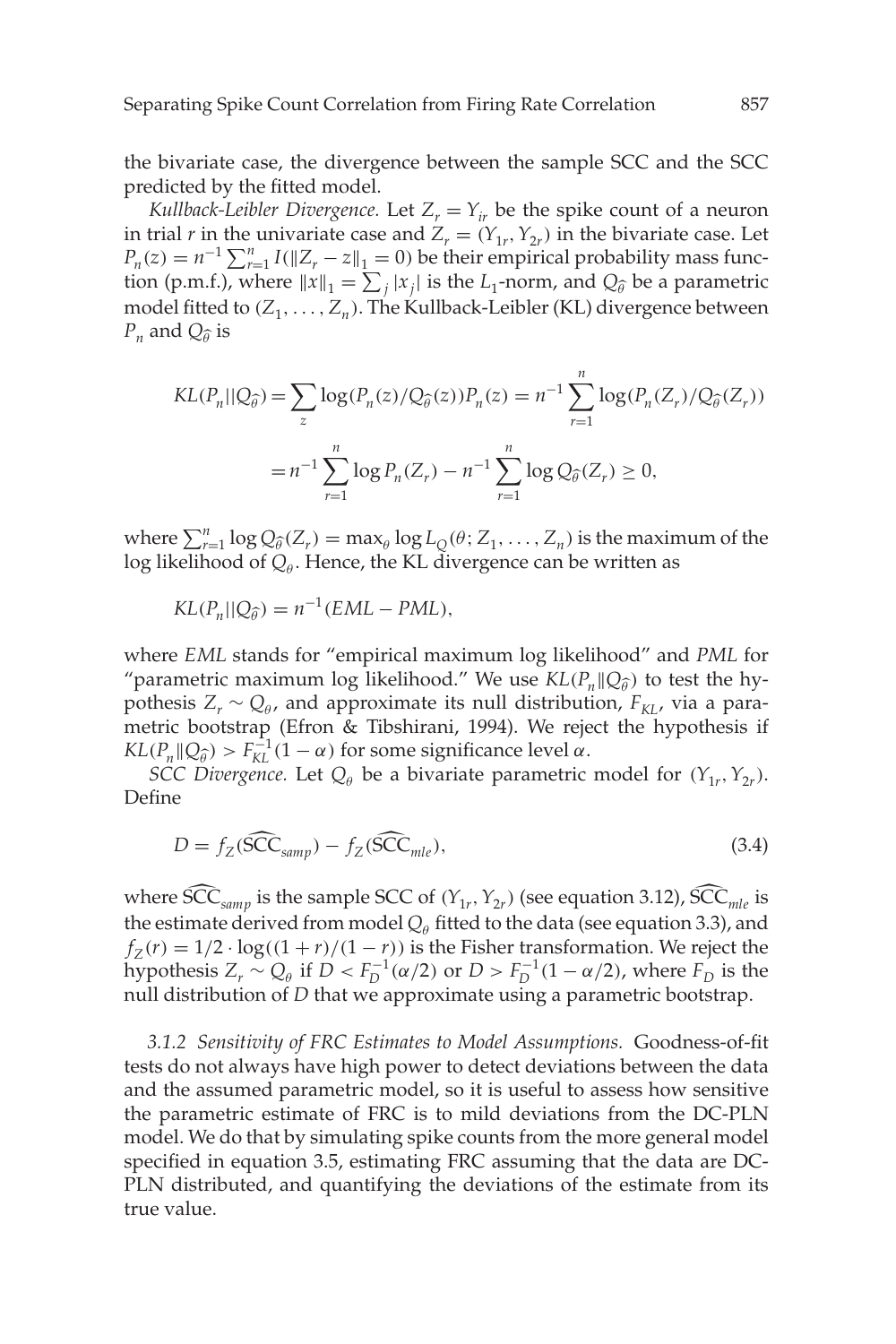The generalized bivariate spike count model is defined as

$$
Y_{ir} = R_{0r} + R_{ir}, \quad i = 1, 2,
$$
  
\n
$$
R_{0r} \sim P_{\gamma,\phi},
$$
  
\n
$$
R_{ir} \mid W_{ir} \sim P_{W_{ir},\phi}, \quad i = 1, 2,
$$
  
\n
$$
(W_{1r}, W_{2r})^T \sim f_{b,\mu,\Sigma},
$$
  
\n(3.5)

which has the same structure as model 3.2 but with the Poisson and lognormal distributions replaced by  $P_{\lambda,\phi}$  and  $f_{b,\mu,\Sigma}$ . It includes as a special case the DC-PLN model, equation 3.2, when  $\phi = 1$ ,  $b = 0^+$ ,  $\gamma \ge 0$ , and the PLN model, equation 3.1, when  $\phi = 1$ ,  $b = 0^+$ , and  $\gamma = 0$ . The distributions  $P_{\lambda,\phi}$ and  $f_{b,\mu,\Sigma}$  are generalizations of the Poisson and lognormal distributions that allow different spread and skewness. They are defined as follows:

1. Under model 3.2, spike counts *Y* conditional on their rates *X* are Poisson, which implies  $\phi = \text{Var}(Y|X)/E(Y|X) = 1$  (see section 2). Here we consider a generative model permitting  $\phi \neq 1$ :

$$
P_{\lambda,\phi} =
$$
\n
$$
\begin{cases}\n\text{Binomial } (N = \lfloor \lambda (1 - \phi)^{-1} \rfloor, \ p = 1 - \phi) & , \ \phi \in (0, 1) \\
\text{Poisson}(\lambda) & , \ \phi = 1 \\
\text{Negative Binomial } (r = \lambda (1 - \phi)^{-1}, \ p = (\phi - 1)\phi^{-1}), \ \phi > 1,\n\end{cases}
$$
\n
$$
(3.6)
$$

where  $\lfloor x \rfloor$  is the closest integer to *x*. This model has  $E(Y|\lambda) \approx \lambda$  and Var( $Y|\lambda$ )  $\approx \lambda \phi$  (see appendix D). Figure 4A illustrates the deviations of  $P_{\lambda,\phi}$  with  $\phi = 0.8$  and 1.2 from the Poisson distribution— $P_{\lambda,\phi}$  with  $\phi=1$ .

2. Under model 3.2,  $(W_{1r}, W_{2r})$  are bivariate lognormal. Here we generate them as follows: set *b* > 0 and (1) generate  $(Z_{1r}, Z_{2r}) \sim N(\mu, \Sigma)$ , (2) evaluate  $W_{ir} = (1 + Z_{ir}b)^{1/b}$ ,  $i = 1, 2$ , and (3) repeat steps 1 and 2 until  $W_{1r}$ ,  $W_{2r} \geq 0$ . When  $b \to 0^+$ , it is easy to show that  $(W_{1r}, W_{2r})$ are bivariate lognormal. Figure 4B shows  $f_{b,\mu,\Sigma}$  for  $b=0$  (lognormal) and  $b = 1$ , with  $\mu$ ,  $\Sigma$  chosen to match typical values in the V4 data analyzed in section 4.

Details of simulations and sensitivity results for the V4 data are in section 4.2.

**3.2 Nonparametric Estimation.** Let  $S_i = \{S_{ir}\}_{r=1}^n$  be *n* independent spike trains of duration [0, *T*] for neuron *i*. We divide [0, *T*] into *m* bins of equal length, and we let  $Y_{iri}$  denote the spike count in trial  $r$  and bin  $j$ , so that  $\sum_{j=1}^{m} Y_{irj} = Y_{ir}$  is the total spike count for neuron *i* on trial *r*. We assume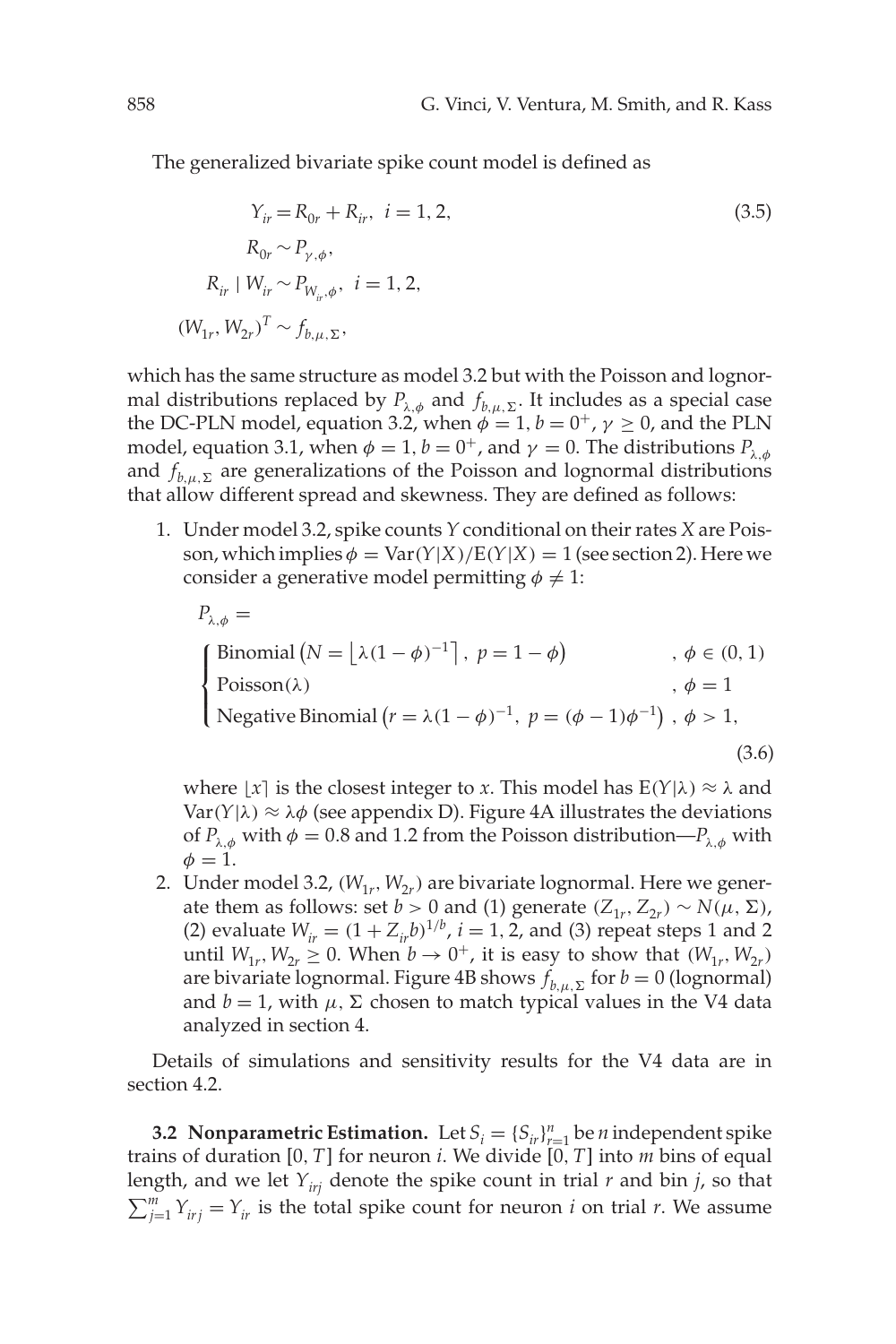

Figure 4: (A) Deviations of the spike counts from Poisson. Top: p.m.f. of model 3.6 for  $\phi = 0.8, 1, 1.2$ ;  $\phi = 1$  corresponds to the Poisson p.m.f. Bottom: relative % difference between model 3.6 for  $\phi = 0.8$  and 1.2 and the Poisson p.m.f. (B) Deviations of the firing rates from lognormality.

 $E[Y_{irj}|X_{1r}, X_{2r}, Y_{1r}, Y_{2r}] = p_{ij}Y_{ir}$ , where  $p_{ij}$  is the probability that given that neuron *i* spikes, the spike occurs in bin *j*, independent of trial  $r$ ,  $\sum_j p_{ij} = 1$ ; in other words, the expected spike count in bin *j* in trial *r* is a portion  $p_{ij}$ of the total spike count  $Y_{ir}$  in trial *r*, with  $p_{ii}$  constant across trials. We let  $0 \leq K < m - 1$  and define<sup>1</sup>

$$
G_{m,K}(S_1, S_2) = \frac{\sum_{r=1}^{n} \sum_{|j-h| \le K} (Y_{1rj} - p_{1j} Y_{1r}) (Y_{2rh} - p_{2h} Y_{2r})}{n \left(1 - \sum_{|j-h| \le K} p_{1j} p_{2h}\right)}.
$$
 (3.7)

**Proposition 1.** *If the spikes of neurons 1 and 2 given their rates are uncorrelated whenever they are separated by more than K bins, that is, they satisfy*  $Cov(Y_{irj}, Y_{krh}|X_{ir}, X_{kr}) = 0$  for  $1 \le i \le k \le 2$  whenever bins j and h are such that  $K < |j - h| \le m - 1$ , then  $G_{m,K}(S_1, S_2)$  and  $G_{m,K}(S_i, S_i)$  are unbiased estima*tors of*  $\gamma$  *and*  $\phi_i E[X_i]$ *, respectively.* 

<sup>&</sup>lt;sup>1</sup>A sufficient condition for the denominator of equation 3.7 to be strictly positive is  $p_{ij}$  > 0 for all *i* = 1, 2, since *K* < *m* − 1 implies  $\sum_{|j-h| \le K} p_{1j} p_{2h}$  <  $\sum_{j,h} p_{1j} p_{2h}$ , where  $\sum_{j,h} p_{1j} p_{2h} = 1$ . The  $p_{ij}$  could be smoothed to achieve  $p_{ij} > 0$  for low firing rate neurons.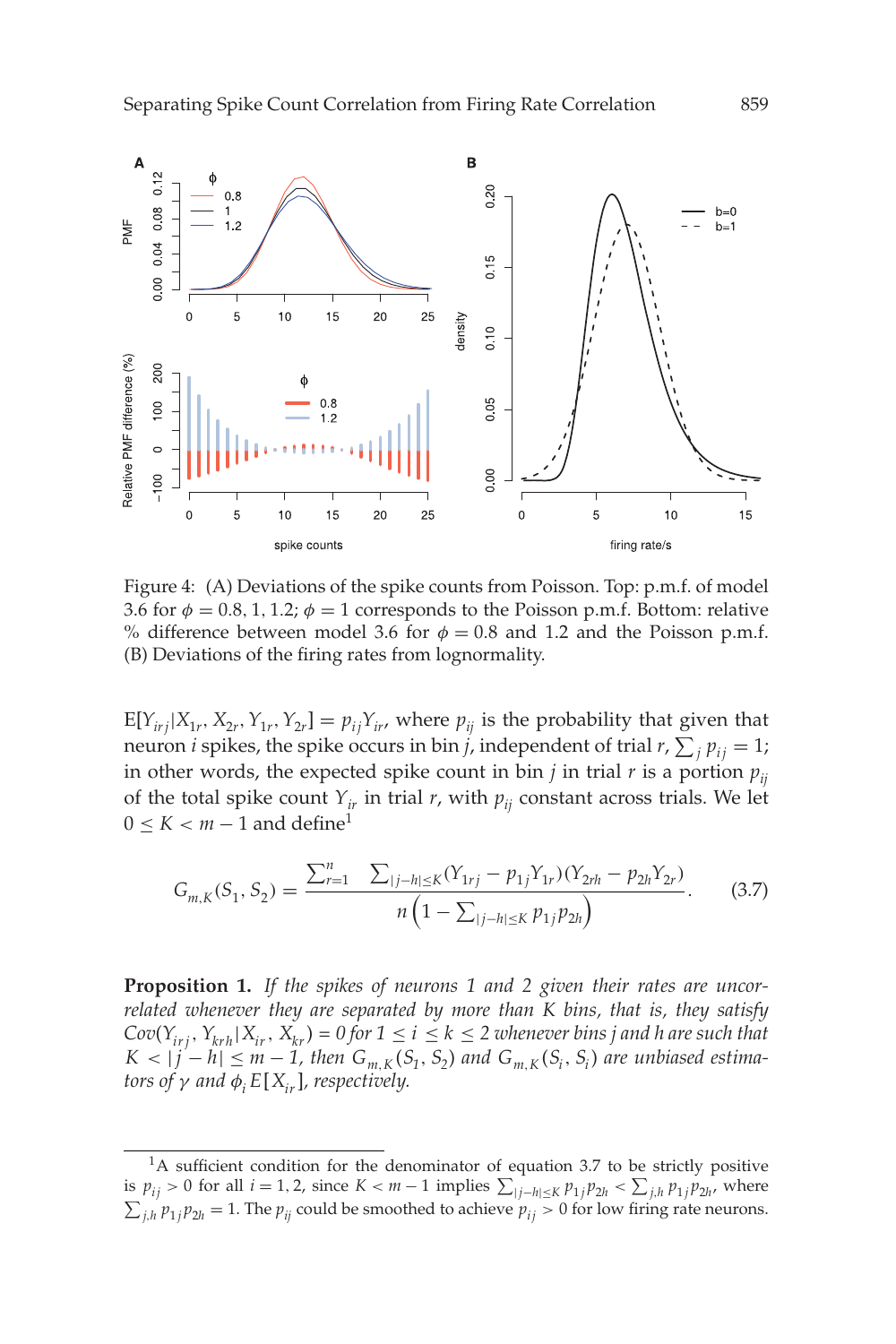The proof is in appendix E. The probabilities  $p_{ij}$  are typically unknown but can be estimated by the corresponding observed proportions  $\hat{p}_{ij} = \sum_{r=1}^{n} Y_{irj} / \sum_{r=1}^{n} Y_{ir}$ , or smooth versions. In section 4 we estimate  $p_{ij}$ based on 50 ms bin widths peristimulus time histograms. The unbiased property depends on *K*: given the trial length *T* and number of bins *m*, we need *K* such that  $K/m \ge \delta/T$ , where  $\delta$  is such that the spikes of the two neurons are correlated only if they are within  $\delta$ . If the spikes are still correlated when they are farther than *T* apart, we cannot obtain unbiased estimates of  $\gamma$  and  $\phi_i E[X_{ir}]$ . Thus, proposition 1 yields unbiased estimates only if within-trial covariabilities occur on timescales  $\delta$  smaller than the trial duration *T*, and *m* is sufficiently large, specifically,  $m > T/(T - \delta)$  (see appendix E). Within these constraints, we use the smallest value of *K*, that is,  $K/m \approx \delta/T$ , because the variance of  $G_{m,K}$  increases with *K*. For the data in section 4, Smith and Sommer (2013) found that based on jitter-corrected cross-correlograms, short time-scale correlation happened on a 5 to 10 ms half-width, so we use  $\delta = 20$  ms to be conservative. The variance of the estimators decreases with the number of bins *m* because:

- 1. The trial length *T* is finite so the cross-terms of the extreme indices in the summand of equation 3.7 are not available, so that the ends of the spike trains do not contribute to estimating γ . Using small bins (*m* large) therefore means using more data, which reduces the variance of the estimators.
- 2.  $(\delta/T)$  < 1 and *m* large makes it possible for  $K = \delta/(T/m)$  to be an integer. Otherwise we must round *K* up to the next integer so we avoid biasing the estimators, with the consequence that the crossterms for  $|j - k|$  large in equation 3.7 may contain less signal and more noise, and thereby increase the variance of the estimators.
- 3. Small bins better localize the beginnings and ends of within-trial effects, which reduces the variance of equation 3.7 for the same reason as in item 2.

In section 4 we used  $m = 100$  bins, and thus  $K = 2$ . It would be statistically more efficient to use the largest *m* possible up to recording accuracy (in our case, this would be  $m = 1000$ , since  $T = 1000$  ms and spike time accuracy is in ms), but the computational burden to perform the within-trial covariability jitter tests (see section 3.3) would be prohibitive (see appendix G).

*3.2.1 Plug-In Estimators.* We use proposition 1 to define plug-in estimators for the components of equations 2.1 and 2.2:

$$
\widehat{\text{ATT}}_{\text{plug}} = \prod_{i=1,2} \left( 1 + \frac{G_{m,K}(S_i, S_i)}{\widehat{\text{Var}}(Y_{ir}) - G_{m,K}(S_i, S_i)} \right)^{-1/2},\tag{3.8}
$$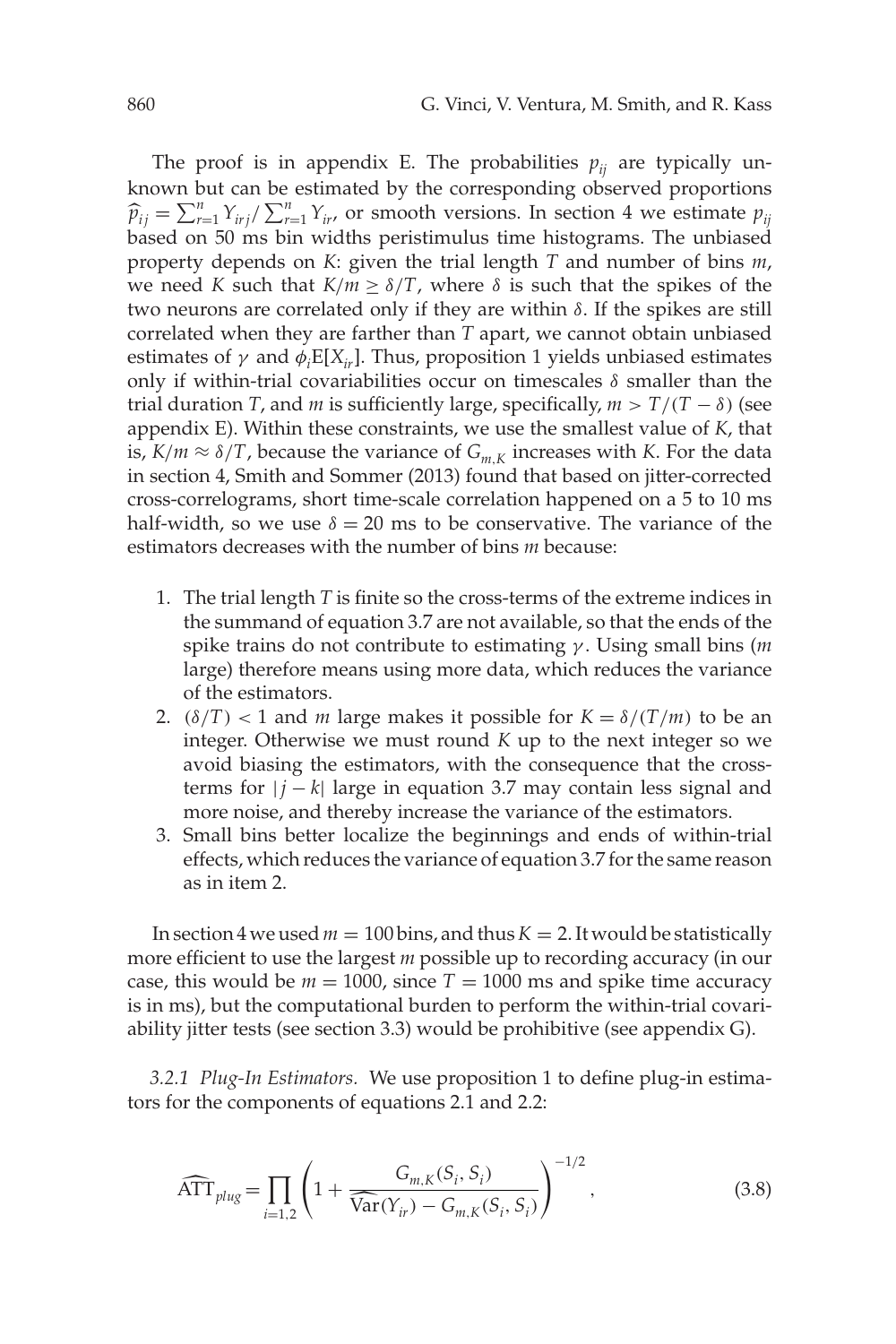Separating Spike Count Correlation from Firing Rate Correlation 861

$$
\widehat{\Gamma}_{\text{plug}} = \frac{G_{m,K}(S_1, S_2)}{\sqrt{\widehat{\text{Var}}(Y_{1r})\widehat{\text{Var}}(Y_{2r})}},\tag{3.9}
$$

$$
\widehat{\text{FRC}}_{\text{plug}} = \frac{\widehat{\text{SCC}}_{\text{samp}} - \widehat{\Gamma}_{\text{plug}}}{\widehat{\text{ATT}}_{\text{plug}}},\tag{3.10}
$$

$$
\widehat{\phi}_{i\text{plus}} = \frac{G_{m,\text{K}}(S_i, S_i)}{\bar{Y}_i},\tag{3.11}
$$

where

$$
\widehat{\text{Cov}}(Y_{1r}, Y_{2r}) = (n-1)^{-1} \sum_{r=1}^{n} (Y_{1r} - \bar{Y}_{1.})(Y_{2r} - \bar{Y}_{2.}), \quad \bar{Y}_{i.} = n^{-1} \sum_{r=1}^{n} Y_{i r},
$$
  

$$
\widehat{\text{Var}}(Y_{i r}) = \widehat{\text{Cov}}(Y_{i r}, Y_{i r}),
$$

and

$$
\widehat{SCC}_{\text{ samp}} = \frac{\widehat{\text{Cov}}(Y_{1r}, Y_{2r})}{\sqrt{\widehat{\text{Var}}(Y_{1r})\widehat{\text{Var}}(Y_{2r})}}
$$
(3.12)

are the sample estimates of the corresponding population quantities. When  $\gamma = \Gamma = 0$ , we set  $\widehat{\Gamma}_{\text{blue}} = 0$  (see section 3.3). Note that the plug-in estimators do not always lie in the required domains (Churchland et al., 2011, encountered similar problems); for example,  $\widehat{FRC}_{glue}$  could lie outside [−1, 1]. They are nevertheless useful estimates for exploratory data analysis.

We are able to estimate the components of equations 2.1 and 2.2 without specific assumptions on  $\phi_i$ , in contrast to the assumption that  $\phi_i = 1$  in section 3.1 and in Goris et al. (2014), and to the approach of Churchland et al. (2011), who use  $\phi_i$  like a tuning parameter and choose it such that variances and correlations lie in the required domains. Here we derive a nonparametric estimate of  $\phi_i$ , by using the information carried by spike counts at timescales smaller (i.e., spike counts in smaller bins) than the timescale of SCC and FRC.

**3.3 Jitter Test for Within-Trial Correlation.** In section 2 we presented a hierarchical model where spike counts  $(Y_{1r}, Y_{2r})$  are trial-to-trial correlated through the rates  $(X_{1r}, X_{2r})$ , but also, conditionally on  $(X_{1r}, X_{2r})$ , they might share within-trial covariability, measured by  $\gamma$  or  $\Gamma$ . The case  $\gamma = 0$  (equivalently  $\Gamma = 0$ ) is of particular interest because then the attenuation of FRC is fully explained by the attenuation factor ATT, equation 2.2.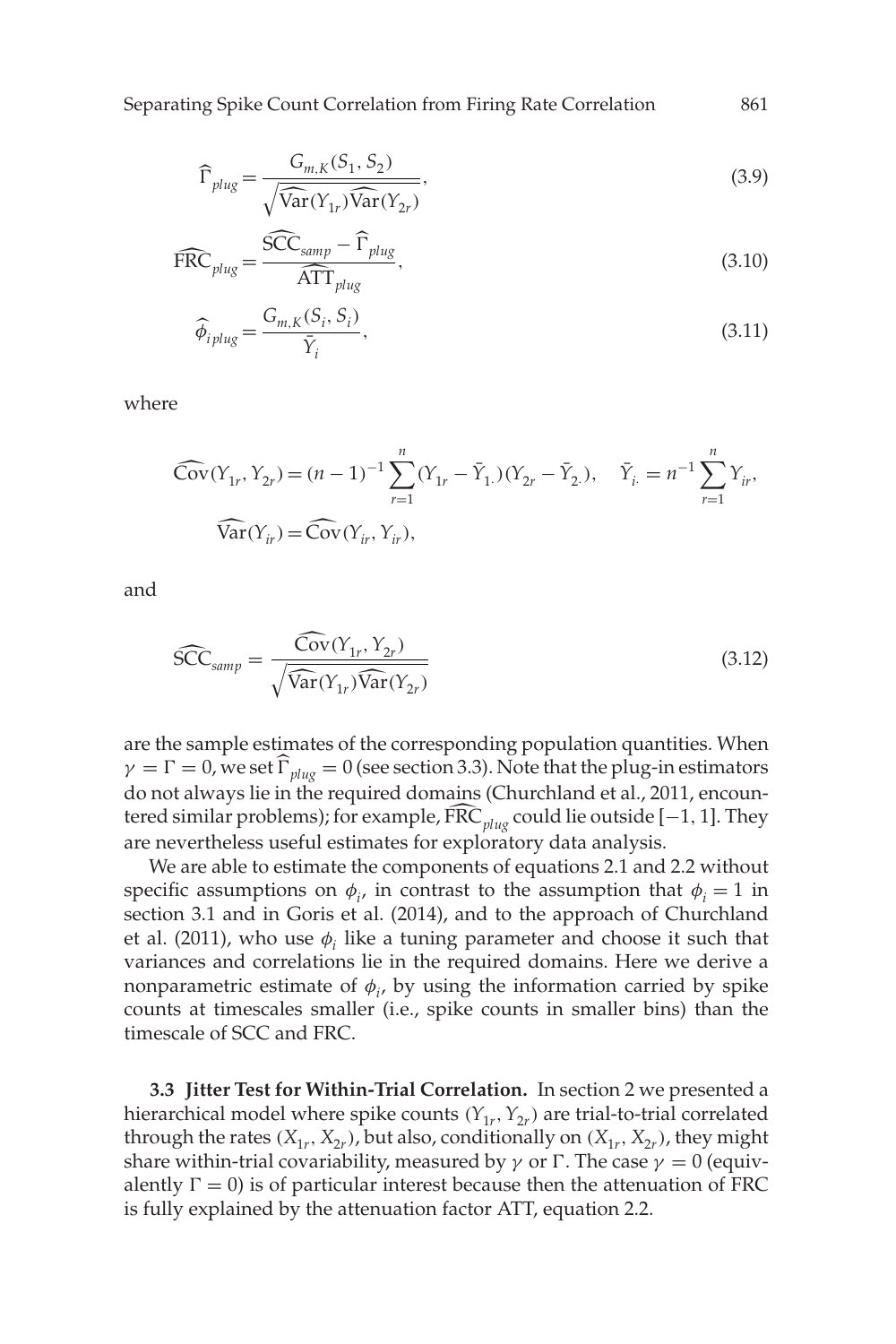A parametric likelihood ratio test (LRT) of  $H_0: \gamma = 0$  based on model 3.2 is problematic because it is limited to the one-sided alternative  $H_a$ :  $\gamma > 0$ , whereas  $\gamma$  could be negative, and the asymptotic chi-square null distribution of the LRT does not hold because  $\gamma = 0$  is at the boundary of the parameter space. A bootstrap would be needed to obtain the null distribution. The parametric estimate of  $\gamma$  also turned out to be less efficient than the nonparametric estimate, equation 3.7, in a simulation study, where we repeatedly generated synthetic data sets similar to ours and estimated  $\gamma$  parametrically and nonparametrically. Both estimators were unbiased, but the nonparametric estimator had smaller variance, which translates into more power in a testing context. The difference in efficiency happens because the two estimators are obtained from different reductions of the observed spike trains: the parametric estimate of  $\gamma$  is based on spike counts in bins of  $T = 1000$  ms and the nonparametric estimate on spike counts in 10 ms bins. The spike trains contain more information about  $\gamma$  than spike counts (data processing inequality; Cover & Thomas, 2012), and presumably spike counts in smaller bins contain more information than spike counts in larger bins, since they are closer to the original data.

We therefore prefer a model-free jitter test that accommodates the twosided alternative  $\gamma \neq 0$ , does not depend on parametric assumptions, and is likely to be more powerful. We use the nonparametric estimator of  $\gamma$ in section 3.2,  $\widetilde{\gamma} = G_{mK}$  ( $m = 100$  and  $K = 2$  are appropriate for the data in section 4), and we reject  $H_0$ :  $\gamma = 0$  if  $\tilde{\gamma} < F^{-1}(\alpha/2)$  or  $\tilde{\gamma} > F^{-1}(1 - \alpha/2)$ , where *F* is the null distribution of  $\tilde{\gamma}$  obtained using a jitter method (Harrison et al., 2013), as follows. Let  $(Y_{ir1},...,Y_{irm})$  denote the spike counts of neuron *i* in trial *r* and time bin  $j = 1, ..., m$ , such that  $\sum_{j=1}^{m} Y_{irj} = Y_{ir}$  is the total spike count of neuron *i* in trial *r*. Let

$$
(Y_{ir1}^*,..., Y_{irm}^*) | Y_{ir} \sim Multinomial(Y_{ir}; p_{i1},..., p_{im}), r = 1,..., n
$$

be jittered spike counts for neuron *i* for each of the *n* trials, where  $p_{ii}$  is the probability that, given that neuron *i* spikes, the spike occurs in bin *j* (the same  $p_{ii}$ 's appear in section 3.1). Let  $\widetilde{\gamma}^*$  be the nonparametric estimator of γ calculated from these jittered spike counts. We repeat this *B* times to obtain *B* values of  $\tilde{\gamma}^*$ : their empirical distribution approximates the null distribution *F* of  $\tilde{\gamma}$ . To obtain accurate *p*-values requires a simulation size *B* in the thousands. However, a normal probability plot revealed that the  $\tilde{\gamma}^*$ were approximately normally distributed (this is not surprising given that equation 3.7 is an average), so a faster approximation of *F* is the normal distribution with mean 0 and variance equal to the sample variance of *B* values of  $\widetilde{\gamma}^*$ , where *B* can be much smaller, say *B* = 100 (see Canty, Davison, Hinkley, & Ventura, 2006). The jitter test is a conditional parametric bootstrap test that is exact when the  $p_{ii}$ 's are known. In our application, we must estimate the  $p_{ij}$ 's (see section 3.2), so the test is no longer exact. Figure 5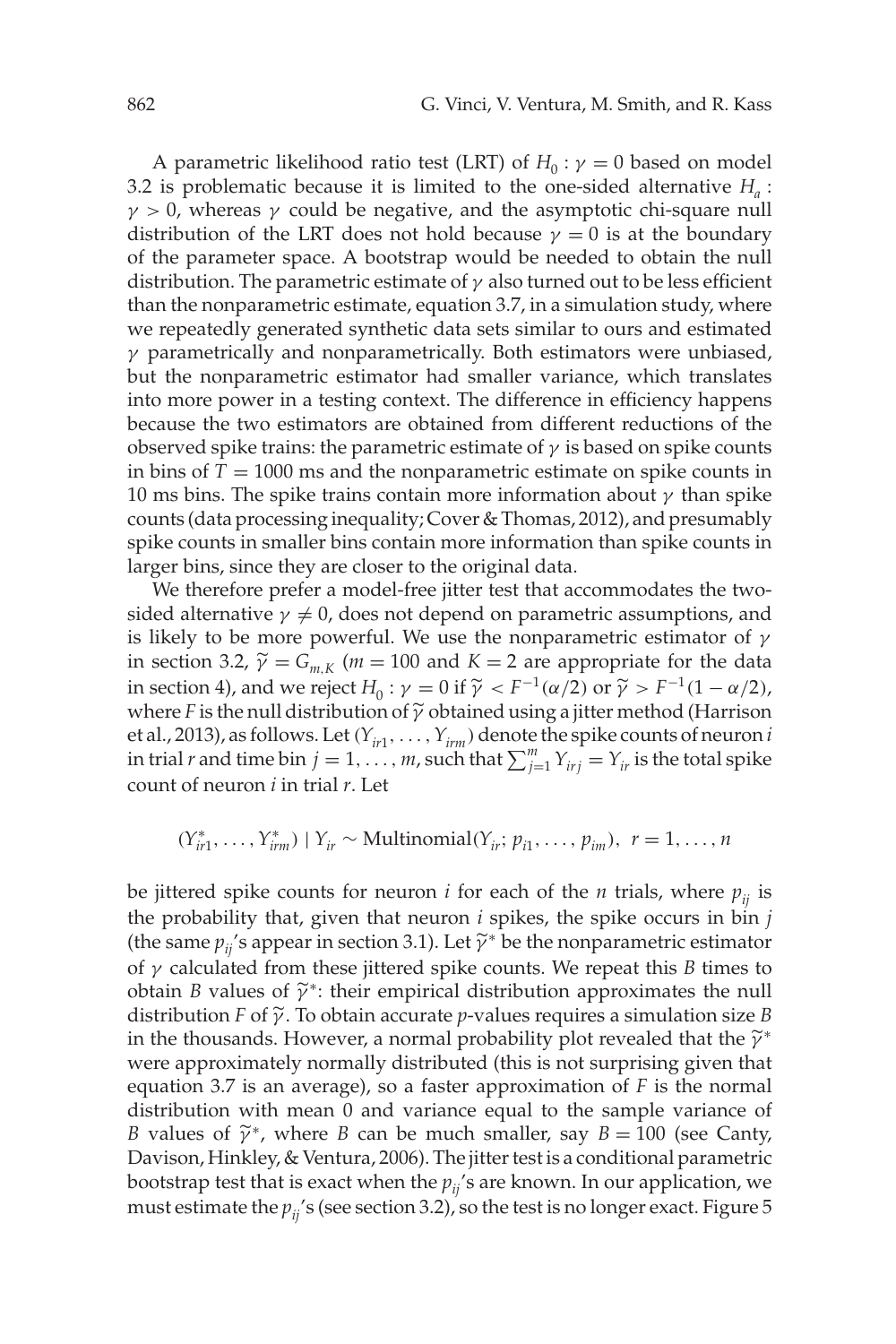

Figure 5: (A) Power of the jitter test to detect lagged synchrony within-trial effects. The test has full power when  $\gamma > 1$ , approximately. (B) FDR-FNR control: The actual FDR is below the nominal FDR  $\beta$  so the FDR procedure of Benjamini and Hochberg (1995) is reliable. The FNR is below 10% for all  $\beta > 5$ %. We expect that the FDR testing procedure will fail to detect less than 10% of existing withintrial effects in data like the V4 data of section 4.

shows that its spurious detection rate is nevertheless close to the significance level  $\alpha$ , so the test is reliable.

*3.3.1 Statistical Power.* The power of a test is the probability of detecting deviations from the null hypothesis when they exist. It is difficult to calculate analytically the power of the jitter test, so we estimated it by simulation. For values of  $\gamma \in (0, 1.25)$ , we simulated 1000 data sets of 60 trials of pairs of independent spike trains satisfying model 3.1 and induced within-trial covariability by adding an independent homogeneous Poisson spike train with rate  $\gamma$  to each spike train pairs, lagged by 0, 10, or 20 ms. The resulting pairs of spike trains satisfy model 3.2 with parameters  $\mu_i = 1.9$ ,  $\sigma_i = 0.31$ ,  $\rho = 0.51$ . These parameter values match the mean estimated values in the data in section 4. Then for each  $\gamma$ , we estimated the power as the proportion of times the jitter test rejected the hypothesis  $\gamma = 0$  out of the 1000 data sets ( $\delta = 20$  ms,  $m = 100$ ,  $K = 2$ ), and plotted this estimate in Figure 5A against  $\gamma$  and a standardized version of  $\gamma$  that takes value in [−1, 1], the expected conditional spike count correlation:

$$
ECC = E\left[\frac{Cov(Y_{1r}, Y_{2r} | X_{1r}, X_{2r})}{\prod_{i=1,2} \sqrt{Var(Y_{ir} | X_{ir})}}\right].
$$
\n(3.13)

Appendix F provides nonparametric and parametric estimates of ECC. The power of the jitter test increases with the amount of within-trial covariability  $\gamma$  and has very high power when  $\gamma > 0.75$ , ECC  $> 0.1$ .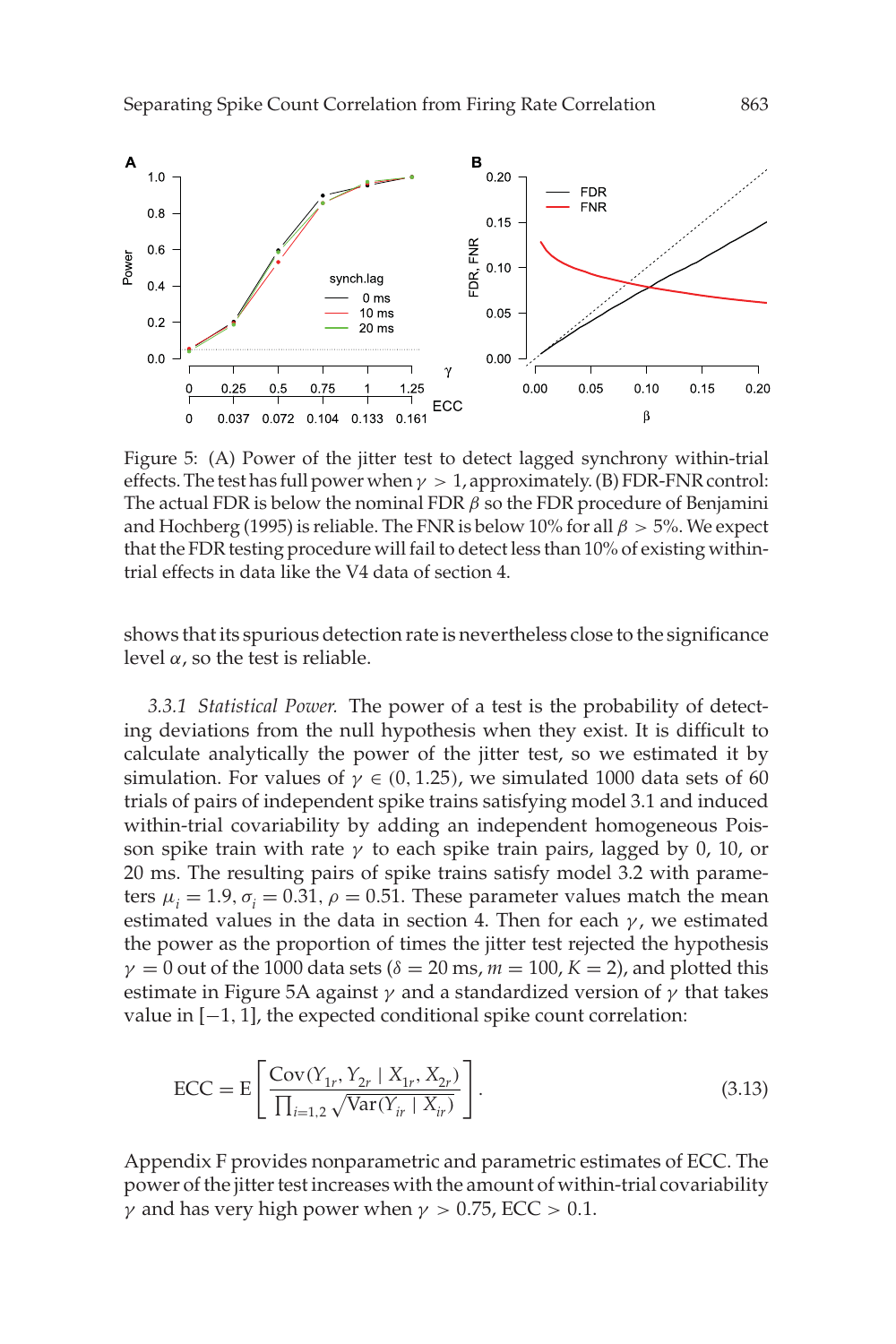*3.3.2 False Discovery Rate Control.* When many tests are performed, it is useful to cap the expected proportion of false rejections among all rejections—the false discovery rate (FDR)—below some desired  $β$ . Benjamini and Hochberg (1995) proceed as follows: given *M* independent tests with null hypotheses  $H_{01}, \ldots, H_{0M}$  and corresponding *p*-values  $P_1, \ldots, P_M$ , they reject *H*<sub>0(1)</sub>, *H*<sub>0(2)</sub>,..., *H*<sub>0(*K*)</sub> where *K* = max{*i* such that *P*<sub>(*i*)</sub> ≤ *iB*/*M*} and  $P_{(i)}$  is the *j*th largest *p*-value. Then, in expectation, fewer than a proportion β of the *K* rejected tests correspond to true null hypotheses. Benjamini and Yekutieli (2001) show that this procedure also controls the FDR in the case of positive regression-dependent tests, but advocate a more conservative FDR control for tests with general dependencies, which consists of replacing *β* with  $β / ∑<sup>M</sup><sub>i=1</sub> i<sup>-1</sup>$ .

The jitter tests are dependent since they are applied to all neuron pairs, but they are not necessarily positive regression dependent, so we investigated the performances of both procedures for data like ours. We simulated  $n = 60$  independent trials of spike trains from an *N*-variate Poisson-lognormal model with  $N = 30$  (we extended model 3.1 from  $N = 2$ ) to 30), where  $\mu$  and Σ were assigned values that match the V4 data in section 4, such that half of the neuron pairs had FRC below 0 and half had FRC above 0. Neurons were randomly assigned to three groups of size  $N/3 = 10$ . For each trial *r*, the spike trains of all neurons in a group were contaminated by the same noise spike train with rate  $\gamma$ , and the noise spike trains were independent between groups. We used  $\gamma = 0.5, 1$ , and 2 for the three groups, respectively, to match approximately the values calculated in the data. The proportion of tests with  $H_0$  false was therefore one-third. We performed the  $\binom{N}{2} = 435$  jitter tests for all neuron pairs and recorded the observed FDR and false nondiscovery rate (FNR), that is, the expected proportion of false nulls among the nonrejections, for a range of nominal FDR  $\beta$ . We repeated the simulation 1000 times to obtain accurate mean estimates of the observed FDR and FNR. In Figure 5B, we show that the Benjamini and Hochberg (1995) procedure provides reliable FDR control for data like ours (the observed FDR is below β), perhaps because the tests were only weakly dependent, as suggested by the Brownian covariance test of Székely and Rizzo (2009). We also observe FNR  $\leq 10\%$  whenever  $\beta \geq 5\%$ , which means that most cases with  $\Gamma \neq 0$  are detected by the jitter test with FDR control. The Benjamini and Yekutieli (2001) procedure for tests with general dependencies provided too conservative a control (smaller FDR and larger FNR; results not shown), so we did not use it.

#### **4 Analysis of V4 Data**

We analyze the rhesus macaque monkey (*Macaca mulatta*) visual V4 data collected by Smith and Sommer (2013) during the following task (see Figure 6). The animal fixated a small blue dot in the center of a computer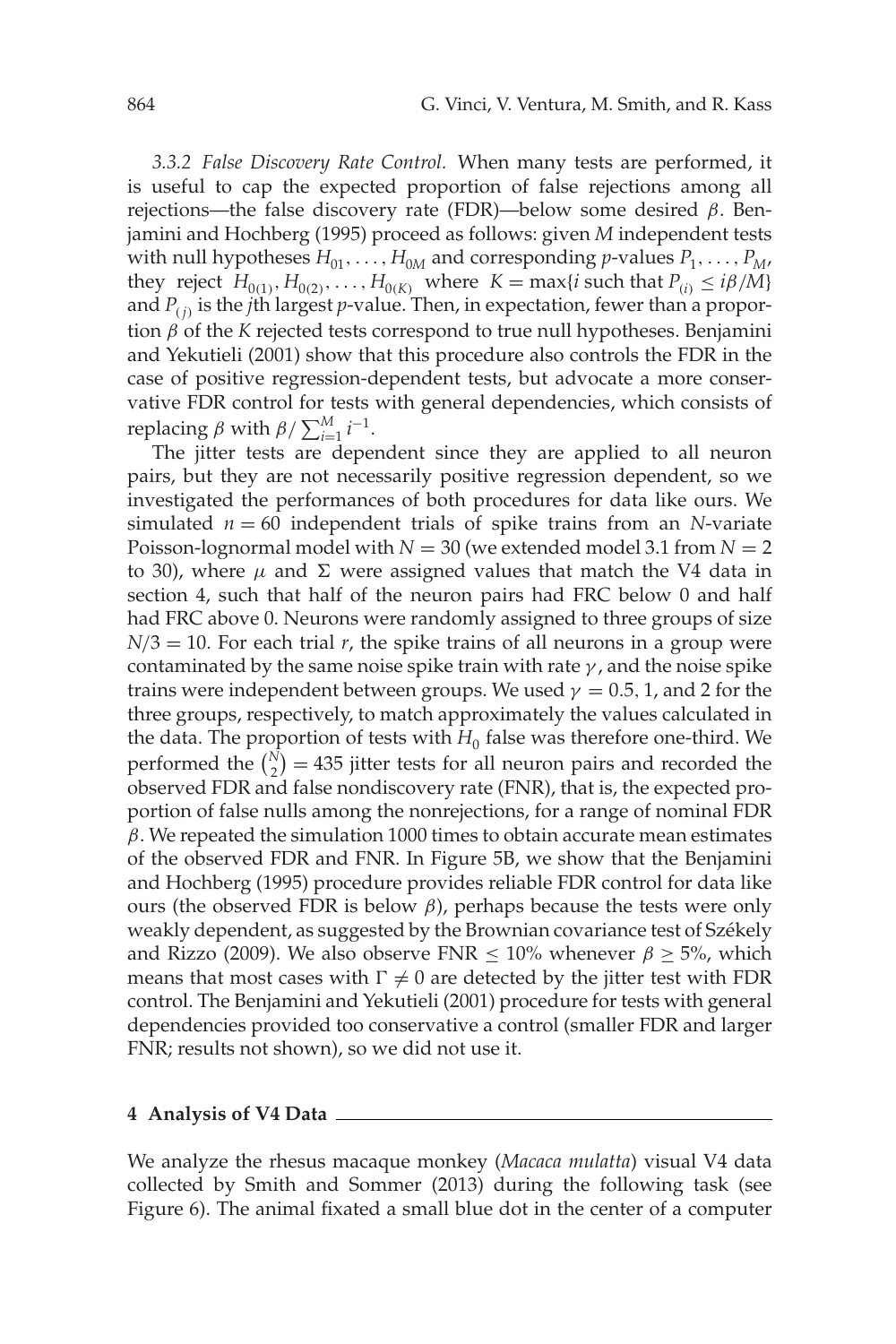

Figure 6: (A) The experimental task. The dashed circle indicates the aggregate receptive field (RF) of all the V4 neurons recorded from the 100-electrode array. After the animal fixated on the central blue dot for 100 ms, a drifting grating stimulus (one of 12 directions, block randomized) was shown for 1000 ms. The central dot and grating were then extinguished, and a blue target dot appeared at a random location positioned along a circle 8 degrees from fixation. The animal was rewarded for making a successful saccade to this target dot within 300 ms. (B) The experimental stimulus consisted of a full-contrast drifting sinusoidal grating with 12 equally spaced directions of drift (30 degrees). The spatial frequency (1.3 cpd) and temporal frequency (6.25 Hz) were fixed, and the grating was positioned and sized to cover the aggregate RF of the neurons.

screen while a sinusoidal grating covered the aggregate receptive field area of the recorded neurons. The grating's size and spatial and temporal frequencies were fixed, and the direction of drift was one of 12 equally spaced directions for each trial;  $n = 61$  independent trials of duration  $T = 1000$  ms were recorded for each of the 12 stimuli (directions). The neural data were acquired from a Utah array (100 electrodes, Blackrock Microsystems) implanted in V4. The electrode voltages were amplified and bandpass filtered (250–7.5 kHz) prior to spike sorting with custom software (Kelly et al., 2007). All procedures were approved by the Institutional Animal Care and Use Committee of the University of Pittsburgh and were in compliance with the guidelines set forth in the National Institutes of Health's Guide for the Care and Use of Laboratory Animals.

For our statistical analysis, we retained only the 53 well-isolated single units with minimum signal-to-noise ratio 2.75 (Kelly et al., 2007) and 1 Hz minimum trial-averaged firing rate, and studied the relationships between all  $\binom{53}{2}$  × 12 = 16,536 neuron pairs-stimuli combinations. We proceeded as outlined in Figure 2. We first applied the jitter test (see section 3.3) with a false discovery rate (FDR) of 10% to all neuron pairs-stimuli combinations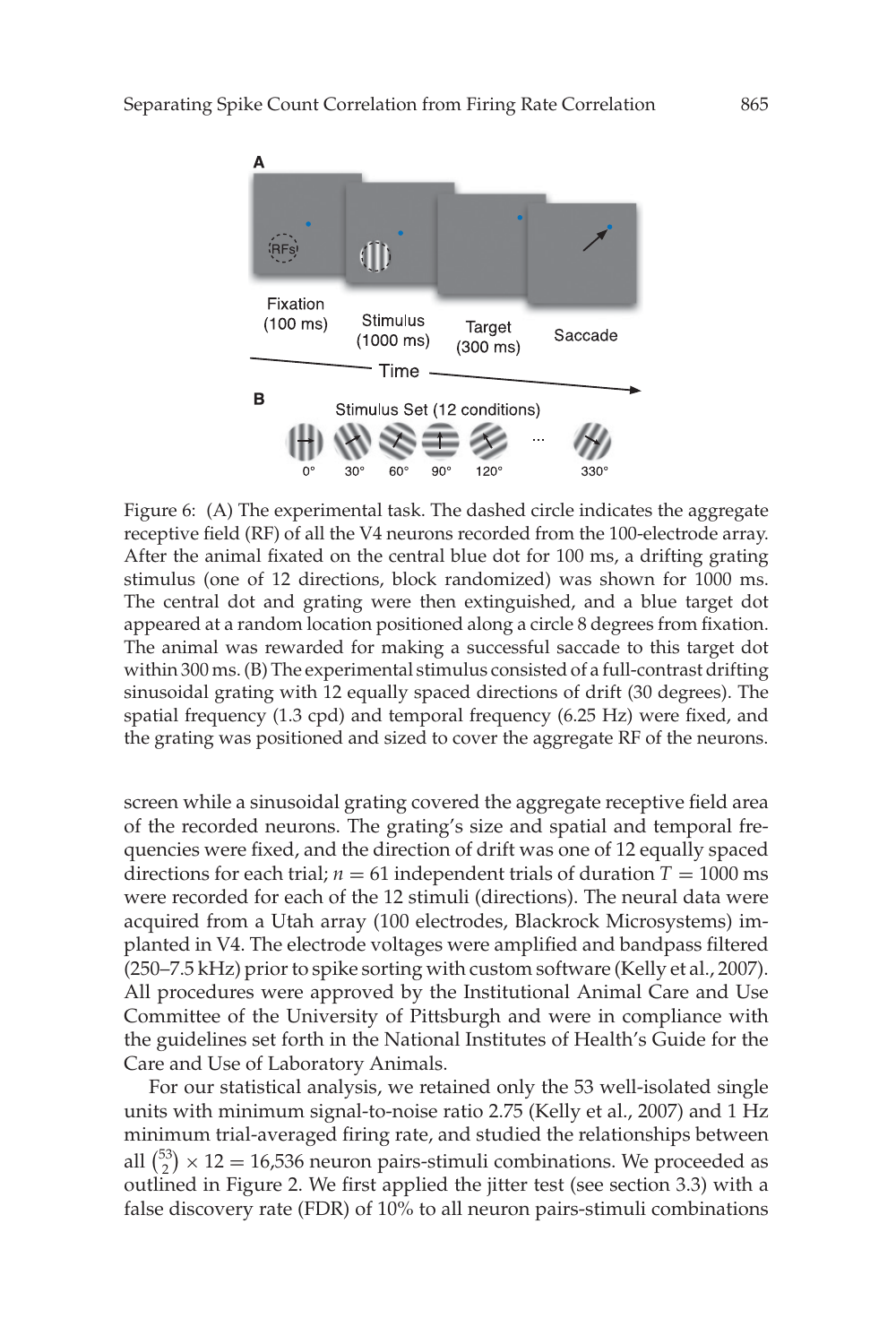

Figure 7: (A) The estimates of  $\widehat{\Gamma}_{\text{plug}}$ , equation 3.9, concentrate around zero: within-trial correlations have a weak effect on SCC. (B) The estimates of  $\widehat{ATT}_{plug}$ equation 3.8, concentrate around 0.35: the magnitude of SCC is about 35% that of FRC on average. (CD) SCC, FRC, ECC versus interneural distance and TCC obtained by local linear regressions of the sample estimates of SCC and ECC (see equations 3.12, 3.13, and F.1), and parametric and nonparametric estimates of FRC (see equations 3.3 and 3.10); solid and dashed curves, respectively), along with 95% simultaneous confidence bands. All correlations decrease with interneural distance and increase with TCC. The SCC and FRC curves are similar in shape, but SCC is attenuated compared to FRC. ECC is close to zero, which suggests that within-trial correlations have a small impact on spike counts in 1 s bins.

to determine which pairs have  $\Gamma \neq 0$ . Only a minority of the V4 neuron pairs exhibited significant within-trial covariance (6.04% using a two-sided test, and 10.07% using a one-sided test with alternative  $\gamma > 0$ ), which suggests that within-trial correlations have a weak impact on SCC, and therefore that the attenuation effect is mainly characterized by ATT in equation 2.2. Figure 7B shows the distribution of the nonparametric estimates  $\widehat{ATT}_{plug}$ (see equation 3.8); it is concentrated around 0.35, which means that the magnitude of observed SCCs is on average only 35% of the magnitude of FRC.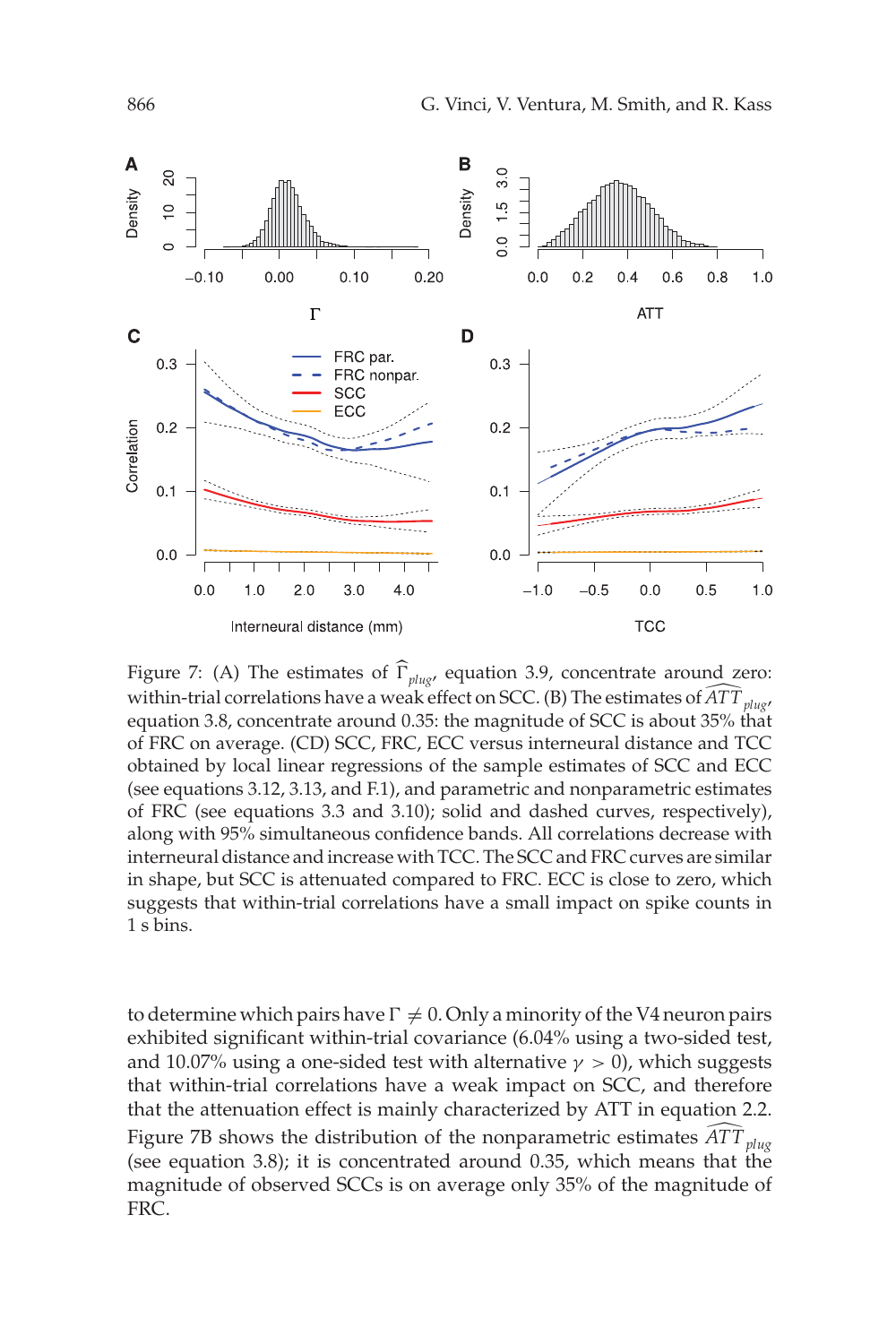

Figure 8: Joint generalized tuning curve (GTC; see appendix H). Tolerance regions (10% to 90% levels) of the estimated joint bivariate lognormal distributions for the rates  $(X_{1r}, X_{2r})$  in model 3.2 for an example pair of neurons at 12 stimuli. The stimulus number is written in the top-right corner of each panel. This plot shows not only how the neurons' average firing rates vary with the stimulus, but also how differently the two rates are correlated for different stimuli.

Next we fitted the parametric models in section 3.1 consistently with the jitter test results (that is, we fitted the DC-PLN model, equation 3.2, if  $\Gamma > 0$ , and the PLN model, equation 3.1 otherwise) using the maximum likelihood algorithm 2 in appendix C, and obtained estimates of the components of equation 2.2. A component of the model fitted to a neuron pair is shown in Figure 8; goodness-of-fit diagnostics and sensitivity to parametric assumptions are summarized in sections 4.1 and 4.2. Figure 3B shows the sample estimates of SCC in equation 3.12 versus the model-based estimates of FRC in equation 3.3 for all 16,536 neuron pairs-stimuli combinations. The SCC is substantially attenuated compared to the FRC, which is consistent with the nonparametric estimates of ATT being well below one in Figure 7B. Figures 7C and 7D further show that on average, SCC and FRC decrease with pairwise interneural distance (distance between electrodes) and increase with tuning curve correlation (TCC; see equation H.1), which is a measure of similarity between the neural activity of two neurons. Smith and Sommer (2013) had noted these relationships for SCC but not FRC. The sample estimate of ECC, equation F.1, also decreases with interneural distance and increases with TCC, although it is hard to see by the naked eye because ECC is close to zero.

In appendix H, we also display SCC, FRC, and ECC against the generalized tuning curve correlation (GTCC), a combined measure of tuning curve similarity and firing rate covariability between a neuron pair, which is motivated in Figure 8. This figure shows the estimated joint generalized tuning curve (GTC) of a neuron pair, that is, the estimated joint distribution of their firing rates for all stimuli, and shows not only how the neurons'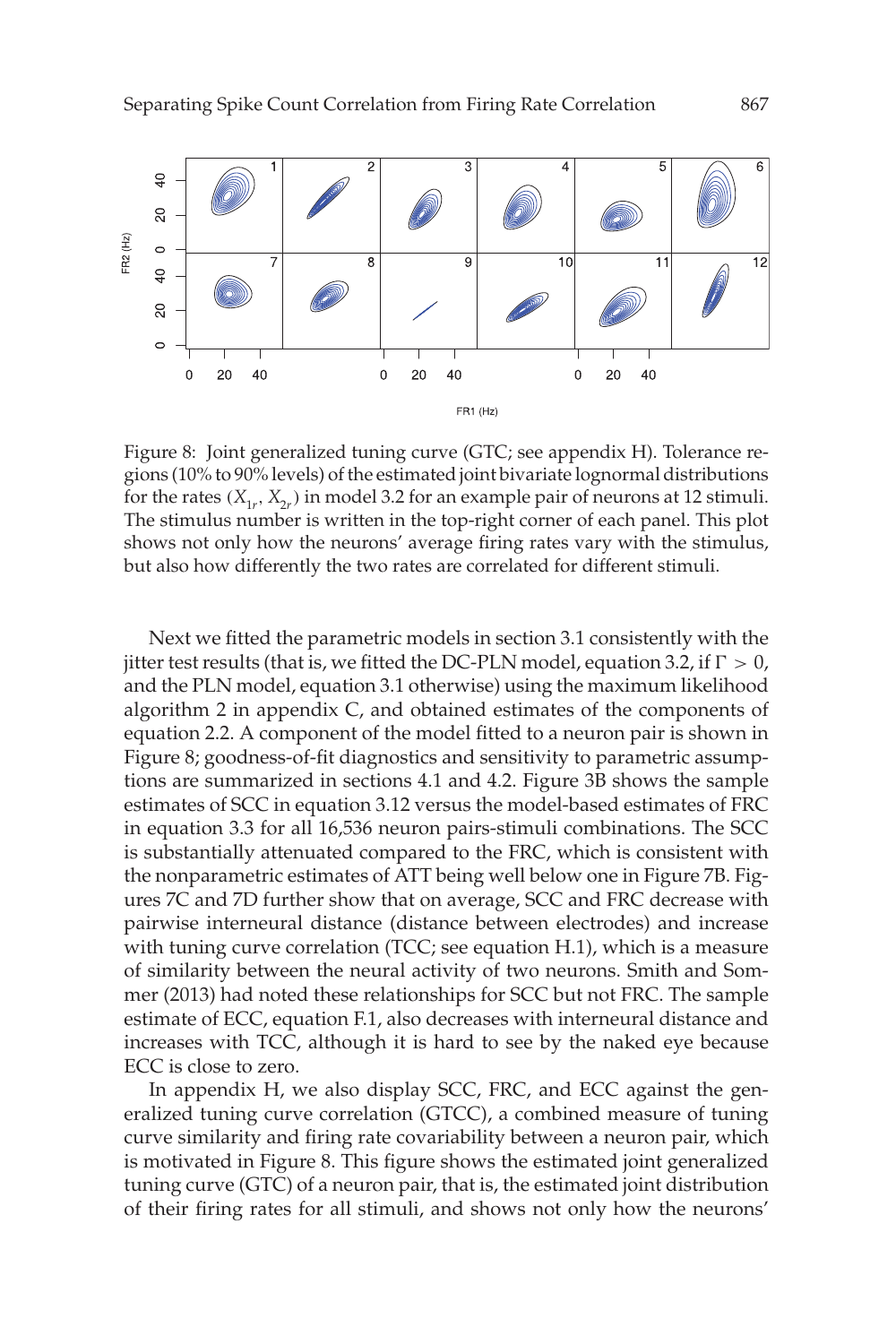

Figure 9: (A) Spike count log variance versus log mean. The spike counts are overdispersed. (B) Kullback-Leibler divergence test *p*-values. Using  $\alpha = 5\%$ , the Poisson model is rejected 52% of the times, and the Poisson–lognormal model 5% of the times, which matches the chosen spurious detection rate: the second model provides a better fit to the spike counts.

average firing rates vary jointly with the stimulus—the TCC provides a one number summary of that covariability across stimuli—but also how differently these rates are correlated across trials for different stimuli. For the neuron pair shown in Figure 8, these rates are virtually uncorrelated when stimulus 7 is presented and very strongly positively correlated for stimuli 2, 9, and 12. The GTCC is a one-number summary of both tuning curve similarity and firing rate covariability between a neuron pair.

**4.1 Parametric Model Goodness of Fit.** Figures 3B, 7C, and 7D display the parametric estimates of FRC. We justify here that the parametric models fit the data.

Figure 9A shows the sample variance versus the sample mean of the spike counts of the 53 neurons for all 12 stimuli: the spike counts are overdispersed, which is a feature of the Poisson-lognormal model. The KL divergence test (see section 3.1) confirms that the univariate Poisson-lognormal model (i.e., the univariate version of equation 3.1) fits single neuron spike counts well; only 5% of the tests were rejected, which matches the spurious detection rate α. To provide a contrasting result, we also performed KL divergence tests assuming Poisson spike counts. Their *p*-values are plotted in Figure 9B against the spike counts' Fano factors: 52% of the Poisson tests were rejected, including all the tests applied to data with log<sub>e</sub> Fano factors above 0.6. The *p*-values of the univariate Poisson-lognormal KL divergence tests are also plotted and exhibit no relationship with the Fano factor.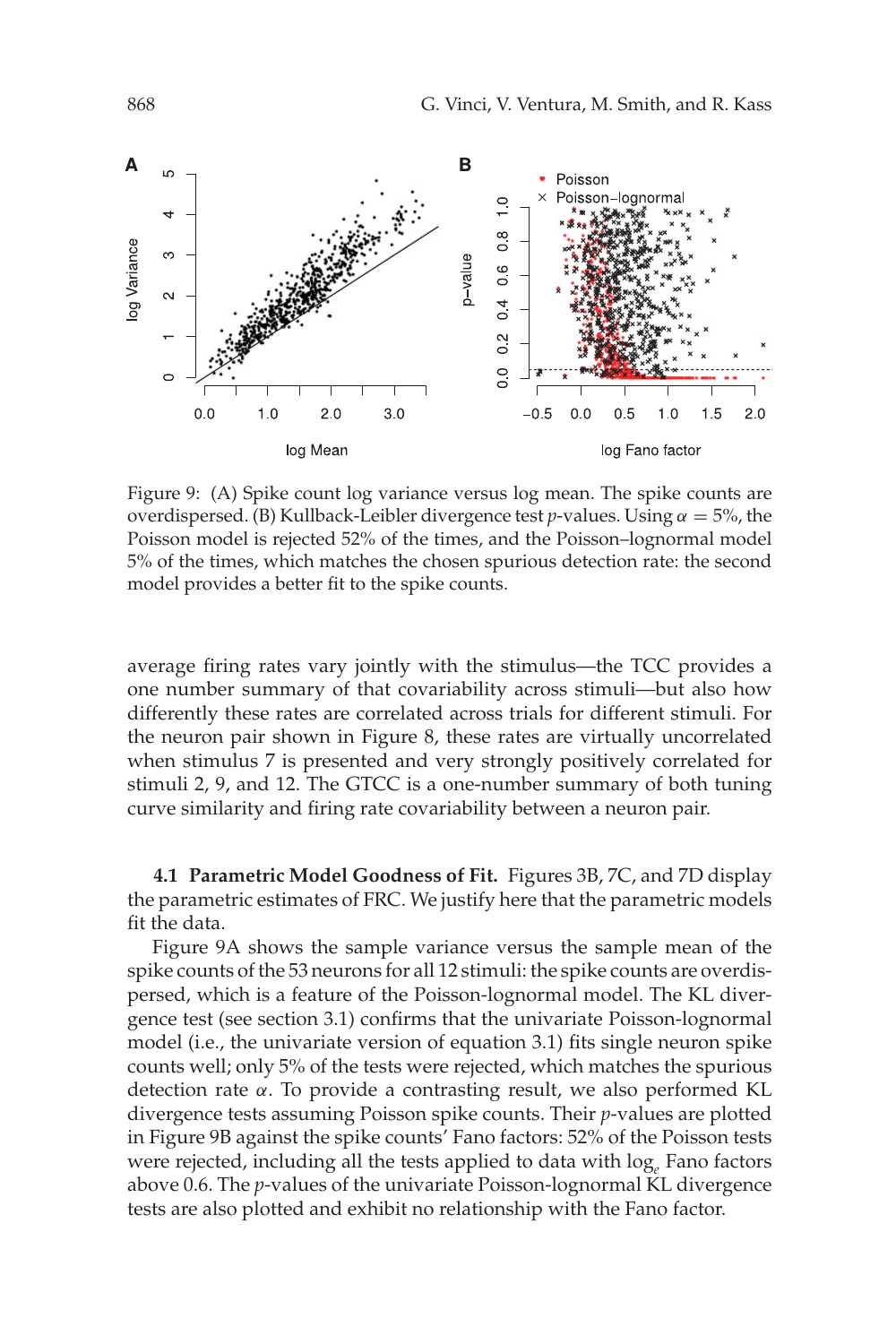Now we assess the fits of the PLN and DC-PLN models in equations 3.1 and 3.2 to pairs of spike counts. We randomly selected 2500 cases ( $\approx 15\%$ ) of the 16,536 neuron pairs-stimuli combinations) to which we applied the KL and SCC divergence tests (see section 3.1). Only about 4% of the neuron pairs did not pass the SCC divergence test, and less than 1.5% did not pass the KL test, at the 5% significance level, which suggests that the bivariate parametric models fit pairs of spike counts well.

**4.2 Sensitivity of FRC Estimates to Model Assumptions.** Figures 3B, 7C, and 7D display the parametric estimates of FRC where in about 90% of cases, we imposed  $\gamma = \Gamma = 0$  according to the results of the jitter test. This test has a low false nondiscovery rate (FNR, Figure 5B) and high power to detect deviations from  $\gamma = 0$  when  $\gamma > 0.75$  or ECC  $> 0.1$  (see Figure 5A) so we are confident that we fitted the appropriate model, the PLN model, in such cases. However, we would like to know how the parametric estimate of FRC is affected by assuming  $\gamma = 0$  when the jitter test fails to detect that  $\gamma$  is small and positive, and how sensitive it is to mild deviations from the Poisson and lognormal assumptions.

We applied the methods in section 3.1.2. We generated  $n = 60$  trials of duration  $T = 1000$  ms of spike count pairs  $(Y_{1r}, Y_{2r})$  from the generalized bivariate spike count model, equation 3.5, for  $(\phi, b, \gamma)$  in  $(0.8, 1.2) \times (0, 1) \times (0, 1)$ , where  $\mu(\phi, b, \gamma)$  and  $\Sigma(\phi, b, \gamma)$  were calibrated for each  $(\phi, b, \gamma)$  so that spike counts had means 7, variances 12, and  $FRC = 0.5$ , to match typical values in the V4 data. We used these data to estimate FRC under model 3.1, and repeated the simulation 10,000 times. Figure 10A shows the mean of the repeat values of FRC<sub>mle</sub> and Figure 10B the standard deviation of  $\widehat{FRC}_{ml}$  relative to what it should be if the spike counts were generated from the estimation model, equation 3.1, as functions of the generating model parameters,  $\phi$ , *b*, and  $\gamma$  (the estimating model has  $\phi = 1, b = 0^+$ , and  $\gamma = 0$ ). The deviations from lognormality (*b* > 0) have practically no effect on  $\overline{FRC}_{mle}$ , and the deviations from  $\phi = 1$  moderate effects, that is,  $\widehat{\text{FRC}}_{ml}$  is fairly robust to mild deviations from the Poissonlognormal model. However, the deviations from  $\gamma = 0$  increase the bias of  $\widehat{FRC}_{mle}$  substantially and reduce its variance,<sup>2</sup> so inferences are not reliable (for example, a confidence interval for the true FRC would be centered on the wrong value and have lower coverage than expected). The possibility of this happening in our data is small because the FNR is less than 10% (see Figure 5B).

<sup>&</sup>lt;sup>2</sup>The FRC is overestimated likely because the positive within-trial covariance ( $\gamma > 0$ ) causes an increase in SCC (see equation 2.2), which is erroneously attributed to the firing rate's covariance by the estimation model, equation 3.1, which assumes  $Cov(Y_1, Y_2) \equiv$  $Cov(X_{1r}, X_{2r}).$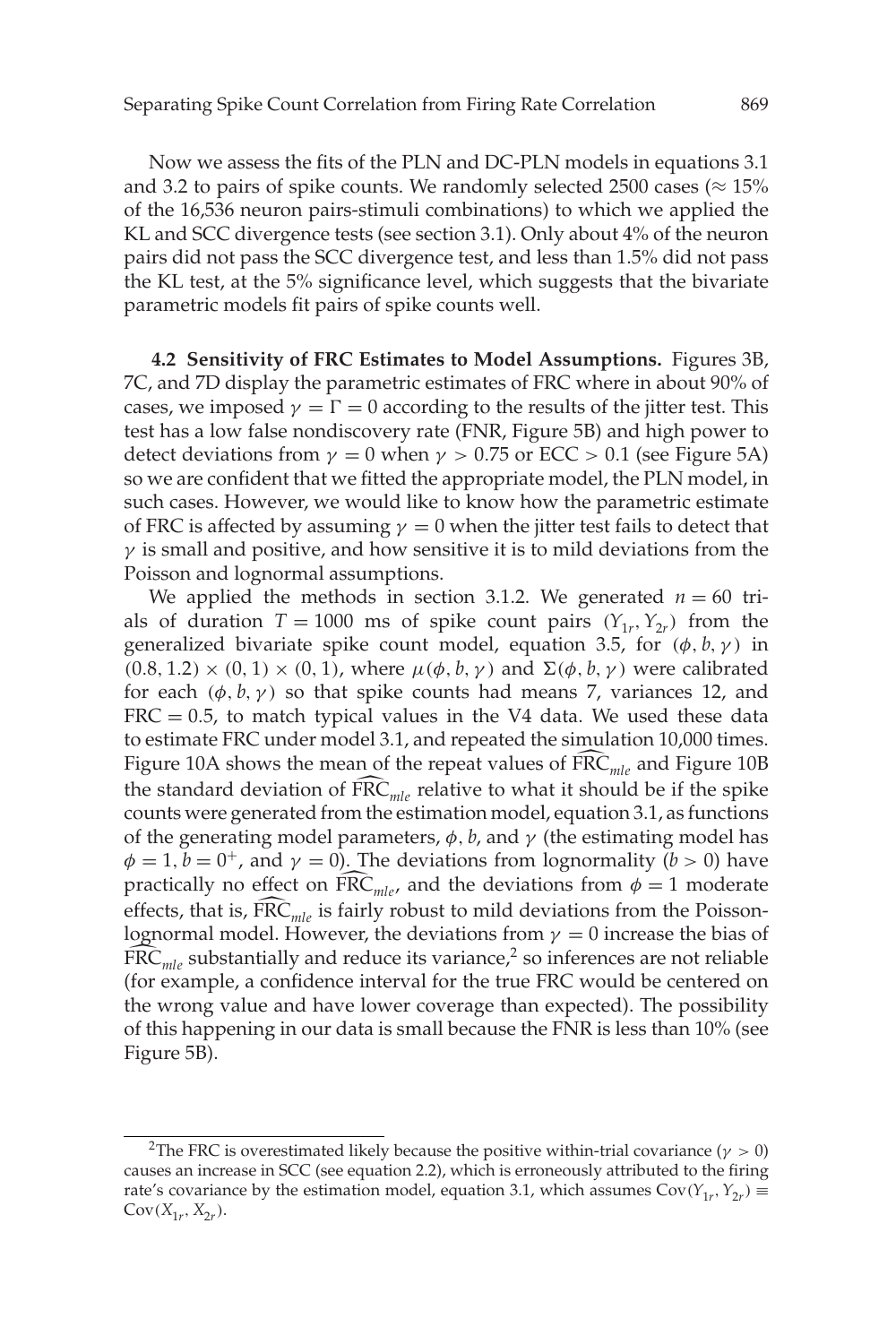

Figure 10: Sensitivity of FRC<sub>*mle*</sub> to deviations of the spike counts from the PLN model, equation 3.1, that is, to deviations from  $\phi = 1$  (horizontal axis),  $\gamma = 0$ (different colors), and  $b = 0$  (thickness of the curves) in model 3.5, in terms of mean and relative standard deviation (SD). The true value of FRC is 0.5. The mean and SD of  $\widehat{FRC}_{mle}$  are not sensitive to changes in  $b \in (0, 1)$ , somewhat sensitive to changes in dispersion of the spike counts  $\phi \in (0.8, 1.2)$ , and very sensitive to changes in within-trial covariability  $\gamma$ .

#### **5 Discussion**

We have provided a collection of methods for eliminating Poisson-like noise from the SCC to produce the FRC. As shown in Figure 3B, FRC tends to be much larger in magnitude than SCC and should be much more sensitive to experimental manipulations. A relatively simple bivariate hierarchical model may be introduced when the within-trial correlation is sufficiently small that its impact on FRC is negligible, and we proposed a jitter test of this assumption. We showed that the majority of pairs of V4 neurons failed to reject the null hypothesis of no within-trial correlation. Careful analysis requires an evaluation of the power of this test and the sensitivity of the proposed parametric model to mild departures from assumptions, which we supplied, along with an evaluation of the expected false nondiscovery rate (FNR) of the test, which we determined to be low. Together, these analyses strongly suggest that in our data, within-trial correlation rarely induces distortions in the estimate of FRC when the jitter test does not reject the null hypothesis. For pairs of neurons where the hypothesis of no within-trial correlation was rejected, we used a nonparametric estimate of within-trial correlation and then applied a correlated Poisson hierarchical model that allows for positive within-trial correlation. A more complete accounting of within-trial variation, which would include negative withintrial correlation, could be obtained from point process models (Snyder & Miller, 1991; Kass et al., 2014) and is the subject of future research.

Our finding that only a few V4 neuron pairs exhibited within-trial correlations differs from the result of Goris et al. (2014) in the macaque visual area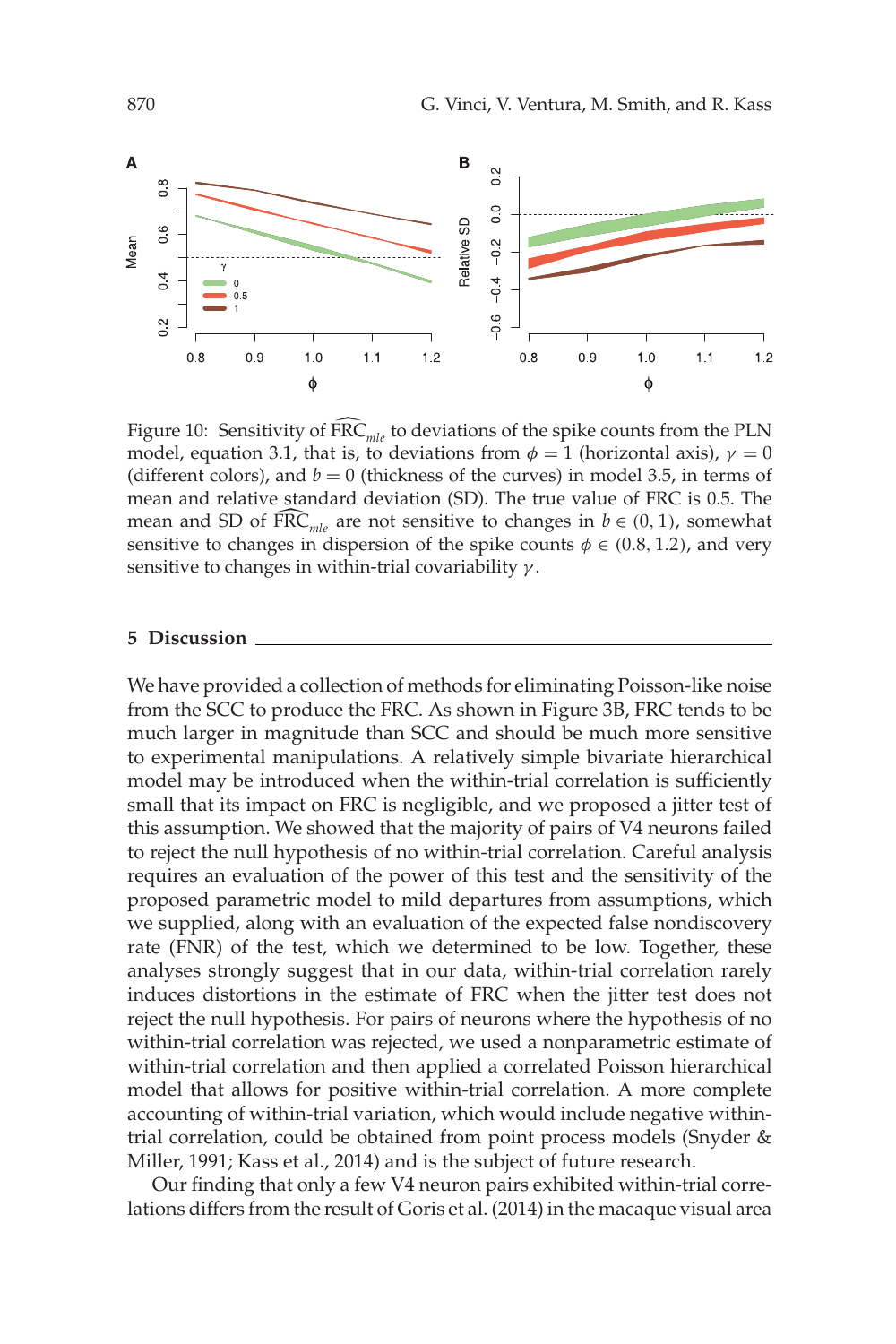V1. First, their SCCs are larger than in our V4 data; a similar discrepancy is also documented by the V1 analysis of Smith and Kohn (2008) and the V4 studies of Smith and Sommer (2013), Cohen and Maunsell (2009), and Mitchell et al. (2009). Second, the attenuation effect in Goris et al. (2014) is much weaker than ours, so that SCC is only weakly attenuated compared to FRC (in that paper, FRC is called "gain correlation"), while their point process covariability is much higher (ours is measured by  $\Gamma$  or ECC). These differences may be due to the different area under study. The different anesthetics used in the two experiments (our animal was alert) might also have induced different levels of up and down states (Steriade & Buzsaki, 1990; Cowan & Wilson, 1994; Timofeev et al., 2001; Steriade et al., 2001), which in turn could have affected within-trial covariabilities.

Our overall goal was to provide a useful suite of methods for examining the trial-to-trial correlated behavior of neurons at trial-length timescales. To the extent that neural implementations of maximum likelihood and Bayesian inference are possible (e.g., Ma, Beck, Latham, & Pouget, 2006), downstream neural networks should be able to strip away noise from spike counts and use FRC to advantage, just as we have been able to do statistically. Whether they do so remains an open question.

# **Appendix A: Spike Count Correlation Formula**

Using the laws of total expectation and total variance, equations 1.1 and 1.2 imply

$$
E[Y_{ir}] = E\{E[Y_{ir}|X_{ir}]\} = E[X_{ir}]
$$

and

$$
Var(Y_{ir}) = E\{Var(Y_{ir}|X_{ir})\} + Var(E[Y_{ir}|X_{ir}]) = \phi_i E[X_{ir}] + Var(X_{ir}).
$$

Thus,

$$
Cor(Y_{1r}, Y_{2r}) = \frac{\gamma + Cov(X_{1r}, X_{2r})}{\prod_{i=1,2} \sqrt{Var(Y_{i r})}} \text{ with } \gamma = E[Cov(Y_{1r}, Y_{2r} | X_{1r}, X_{2r})]
$$
  
= 
$$
\frac{Cov(X_{1r}, X_{2r})}{\prod_{i=1,2} \sqrt{(\phi_i E[X_{i r}] + Var(X_{i r}))}} + \frac{\gamma}{\prod_{i=1,2} \sqrt{Var(Y_{i r})}}
$$
  
= 
$$
\frac{Cov(X_{1r}, X_{2r})}{\prod_{i=1,2} \sqrt{Var(X_{i r})(\phi_i/F_i + 1)}} + \Gamma
$$
  
= 
$$
Cor(X_{1r}, X_{2r}) \prod_{i=1,2} (1 + \phi_i/F_i)^{-1/2} + \Gamma.
$$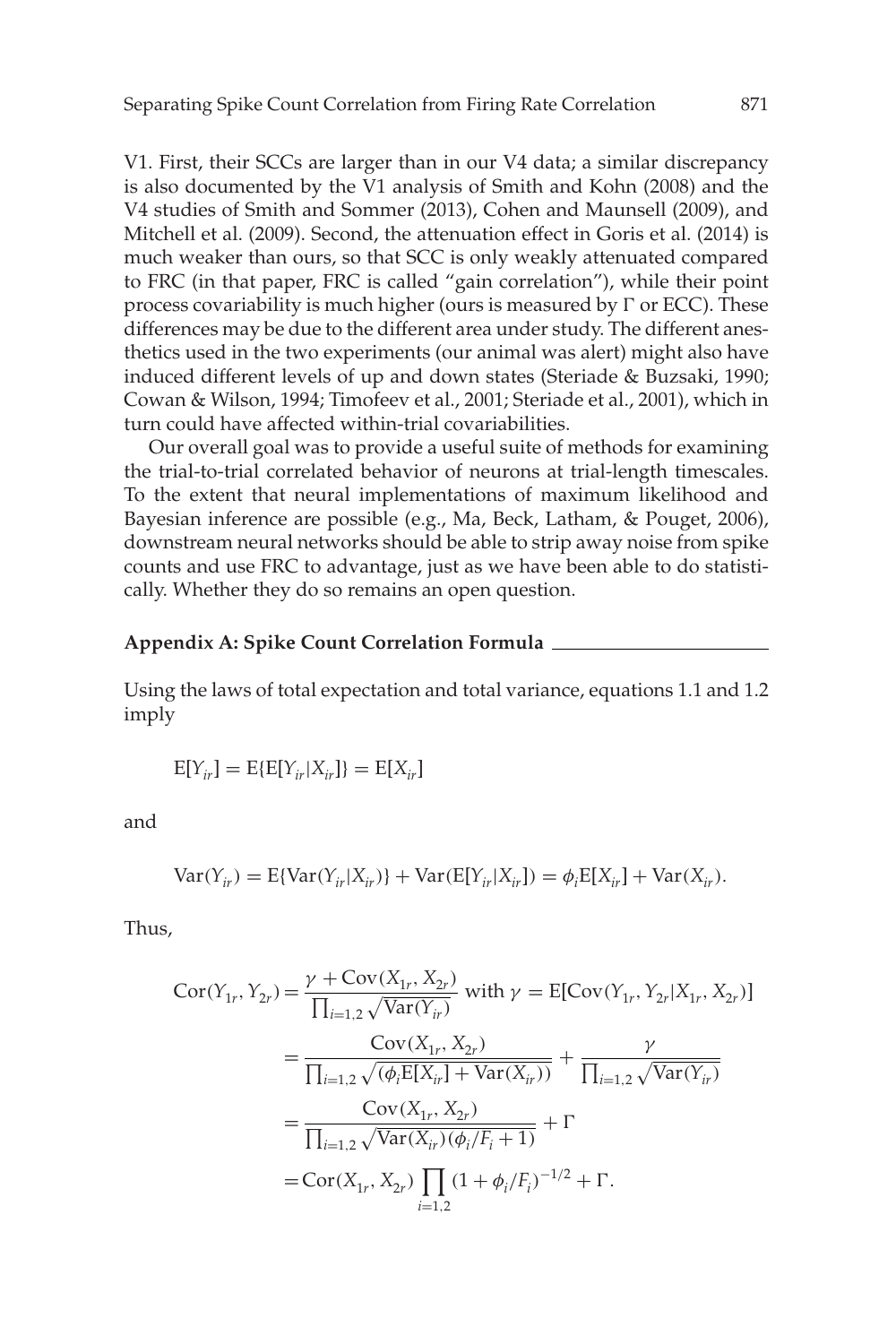## **Appendix B: Lognormal Distribution**

Let  $(W_{1r}, W_{2r}) = (\log X_{1r}, \log X_{2r})$  ∼  $N(\mu, \Sigma)$ . Then:

$$
E[X_{ir}] = E[e^{W_{ir}}] = e^{\mu_i + \sigma_i^2/2}
$$
  
\n
$$
Var(X_{ir}) = E[e^{2W_{ir}}] - (E[e^{W_{ir}}])^2
$$
  
\n
$$
= e^{2\mu_i + 2\sigma_i^2} - e^{2\mu_i + \sigma_i^2}
$$
  
\n
$$
= (e^{\mu_i + \sigma_i^2/2})^2 (e^{\sigma_i^2} - 1),
$$
  
\n
$$
Cov(X_{1r}, X_{2r}) = E[e^{W_{1r} + W_{2r}}] - E[e^{W_{1r}}]E[e^{W_{2r}}]
$$
  
\n
$$
= e^{\mu_1 + \mu_2 + (\sigma_1^2 + \sigma_2^2)/2 + \sigma_{12}} - e^{\mu_1 + \mu_2 + (\sigma_1^2 + \sigma_2^2)/2}
$$
  
\n
$$
= e^{\mu_1 + \sigma_1^2/2} e^{\mu_2 + \sigma_2^2/2} (e^{\sigma_{12}} - 1)
$$

such that  $F_i = e^{\mu_i + \sigma_i^2/2} (e^{\sigma_i^2} - 1)$  and  $Cor(X_{1r}, X_{2r}) = (e^{\rho \sigma_1 \sigma_2} - 1) \prod_{j=1,2} (e^{\sigma_j^2} - 1)$  $1)^{-1/2}$ .

# **Appendix C: Doubly Correlated Poisson-Lognormal Distribution**

Let  $p_{\lambda_i}(y)$  be the p.m.f. of Poisson( $\lambda_i$ ). Let  $R_{ir} \sim \text{Poisson}(\lambda_i)$ ,  $i = 0, 1, 2$ , be independent, and define  $Y_{ir} = R_{0r} + R_{ir}$ ,  $i = 1, 2$ . The joint distribution of  $(Y_{1r}, Y_{2r})$  is

$$
P(Y_{1r} = y_1, Y_{2r} = y_2) = P(R_{0r} + R_{1r} = y_1, R_{0r} + R_{2r} = y_2)
$$
  
=  $P(R_{1r} = y_1 - R_{0r}, R_{2r} = y_2 - R_{0r})$   

$$
= \sum_{z=0}^{\min\{y_1, y_2\}} P(R_{1r} = y_1 - R_{0r}, R_{2r} = y_2 - R_{0r}, R_{0r} = z)
$$
  

$$
= \sum_{z=0}^{\min\{y_1, y_2\}} p_{\lambda_1}(y_1 - z) p_{\lambda_2}(y_2 - z) p_{\lambda_0}(z).
$$

By integrating with respect to  $(\log \lambda_1, \log \lambda_2)^T \sim N(\mu, \Sigma)$  we obtain the p.m.f. of the DC-PLN model, equation 3.2:

$$
p_{\mu,\Sigma,\gamma}(y_1,y_2) = \sum_{z=0}^{\min\{y_1,y_2\}} q_{\mu,\Sigma}(y_1-z,y_2-z) p_{\lambda_0}(z)
$$
 (C.1)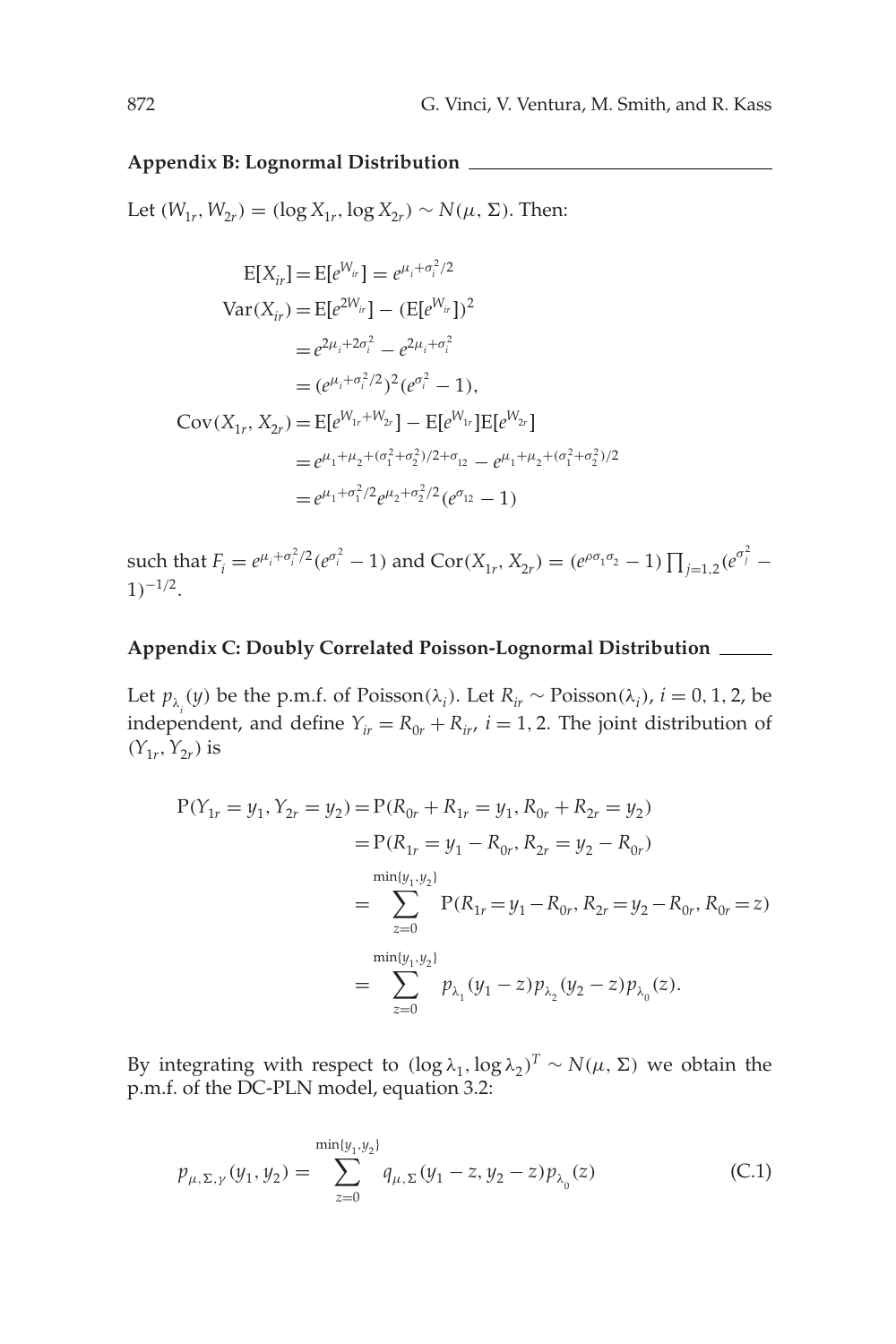### Algorithm 1: ML Estimator of DC-PLN (Spike Counts).

**1.** Obtain the profile MOM estimates of  $\mu$ ,  $\Sigma$ , given  $\gamma$ :

 $\widehat{\sigma}^2_i(\gamma) = \log\left(1 + \tfrac{S^2_{Y_i} - \bar{Y}_i}{(\bar{Y}_i - \gamma)^2}\right); \widehat{\mu}_i(\gamma) = \log\left(\bar{Y}_i - \gamma\right) - \tfrac{\widehat{\sigma}^2_i}{2}; \widehat{\sigma}_{12}(\gamma) = \log\left(1 + \tfrac{S_{Y_1,Y_2} - \gamma}{(\bar{Y}_1 - \gamma)(\bar{Y}_2 - \gamma)}\right).$ **2.** Find  $\widetilde{\gamma} = \arg \max L(\widehat{\mu}(\gamma), \widehat{\Sigma}(\gamma), \gamma; y_{11}, ..., y_{2n}).$ **3.** Find  $(\mu^*, \Sigma^*)$  =  $\arg \max_{\mu, \Sigma} L(\mu, \Sigma, \tilde{\gamma}; y_{11}, ..., y_{2n}).$ **4.** Update  $\widetilde{\gamma} = \arg \max_{\gamma} L(\mu^*, \Sigma^*, \gamma; y_{11}, ..., y_{2n}).$ 5. Iterate steps 3-4.

### Algorithm 2: ML Estimator of DC-PLN (Spike Trains).

- **1.** Estimate  $\tilde{\gamma}$  nonparametrically using equation 3.7.
- **2.** Find  $(\mu^*, \Sigma^*)$  = arg max  $L(\mu, \Sigma, \tilde{\gamma}; y_{11}, ..., y_{2n}).$

where

$$
q_{\mu,\Sigma}(y_1, y_2) = \int_{\mathbb{R}^2} p_{e^{x_1}}(y_1) p_{e^{x_2}}(y_2) g_{\mu,\Sigma}(x_1, x_2) dx_1 dx_2
$$
 (C.2)

is the p.m.f. of the PLN model, equation 3.1, and  $g_{\mu}$  is the gaussian p.d.f.

We can compute the ML estimators of  $\mu$ ,  $\Sigma$ ,  $\gamma$  numerically using algorithm 1, when only the spike counts are available, or algorithm 2, when the spike trains are available. In data simulated as in section 4.2, we found that algorithm 2 typically yielded lower-variance estimates of FRC. We therefore recommend algorithm 2, keeping in mind that algorithm 1 could provide better estimates of other quantities. Note that if we assume  $\gamma = 0$ , that is, the PLN model, then we just use step 2 of algorithm 2 with  $\gamma = 0$ .

#### **Appendix D: Generalized Count Model**

Let  $Y|\lambda$  have the distribution in equation 3.6. Thus,

- If  $\phi \in (0, 1)$ , then  $E[Y|\lambda] = \lfloor \frac{\lambda}{1-\phi} \rfloor (1-\phi) = (\frac{\lambda}{1-\phi} + \epsilon)(1-\phi) = \lambda + \frac{\lambda}{1-\phi}$  $\epsilon(1 - \phi) \approx \lambda$ , and  $\text{Var}(Y|\lambda) = E[Y|\lambda] \phi = \lambda \phi + \epsilon(1 - \phi) \phi \approx \lambda \phi$ , where  $\epsilon \in (-0.5, 0.5)$ , such that Var(*Y*|λ)/E[*Y*|λ] ≈  $\phi$ .
- If  $\phi = 1$ , then  $E[Y|\lambda] = \lambda$  and  $Var(Y|\lambda) = \lambda$ .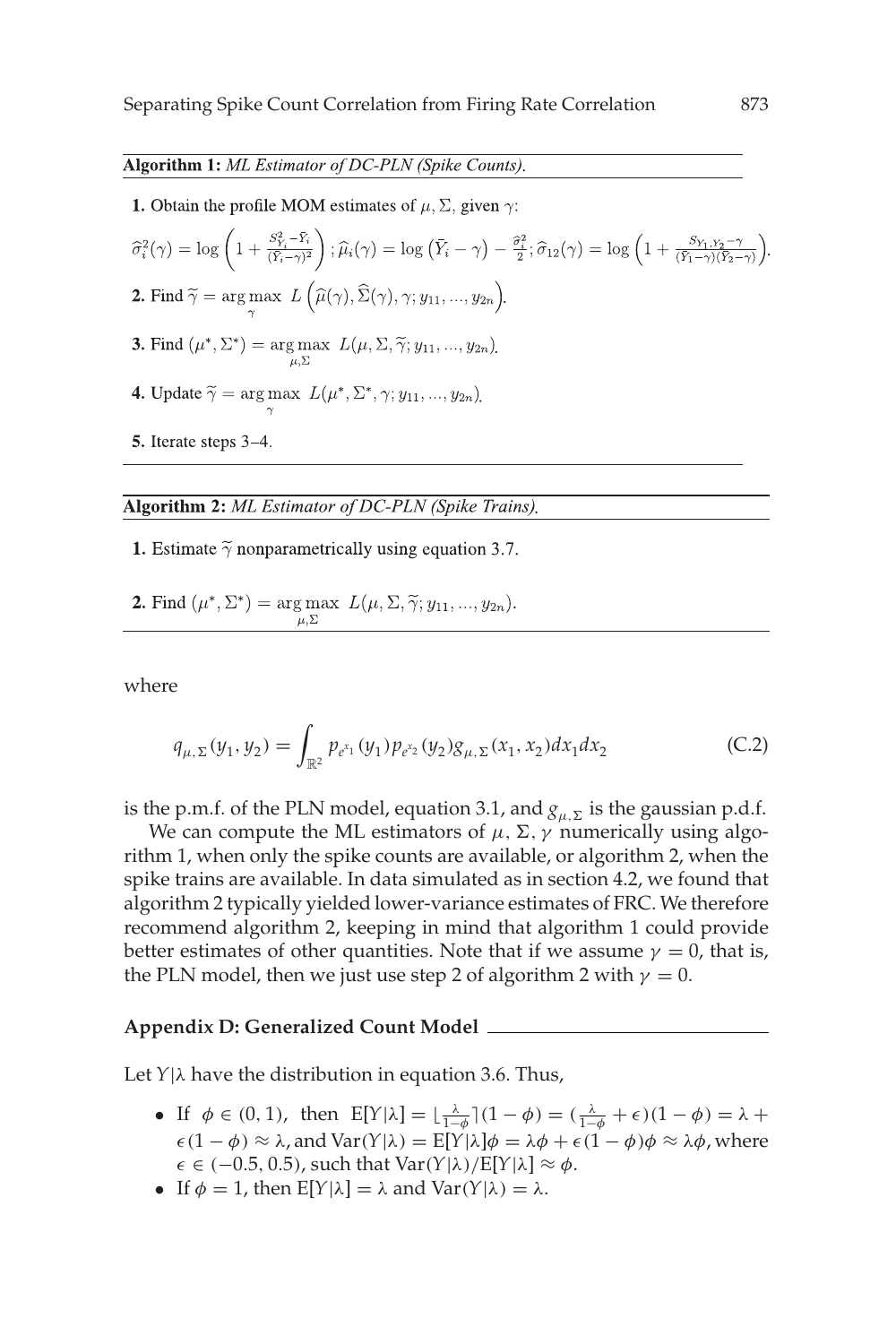• If  $\phi > 1$ , then  $E[Y|\lambda] = rp(1 - p)^{-1} = \lambda$  and  $Var(Y|\lambda) = rp(1 - p)^{-2} =$ λφ.

# **Appendix E: Nonparametric Estimators of**  $\gamma$  and  $\phi_i$

**Proof of Proposition 1.** Let  $X_r = (X_{1r}, X_{2r})$  and  $Y_r = (Y_{1r}, Y_{2r})$ . Exploiting the covariance decomposition as in equation 1.3 and the fact that  $E[Y_{irj}|X_r, Y_r] = p_{ij}Y_{ir}$ , we get

$$
Cov(Y_{1rj}, Y_{2rh}|X_r)
$$
  
= E[Cov(Y<sub>1rj</sub>, Y<sub>2rh</sub>|X<sub>r</sub>, Y<sub>r</sub>)|X<sub>r</sub>] + Cov(E[Y<sub>1rj</sub>|X<sub>r</sub>, Y<sub>r</sub>], E[Y<sub>2rh</sub>|X<sub>r</sub>, Y<sub>r</sub>]|X<sub>r</sub>)  
= E{E[(Y<sub>1rj</sub> - p<sub>1j</sub>Y<sub>1r</sub>) (Y<sub>2rh</sub> - p<sub>2h</sub>Y<sub>2r</sub>)|X<sub>r</sub>, Y<sub>r</sub>] | X<sub>r</sub>} + Cov(p<sub>1j</sub>Y<sub>1r</sub>, p<sub>2h</sub>Y<sub>2r</sub>|X<sub>r</sub>)  
= E[(Y<sub>1rj</sub> - p<sub>1j</sub>Y<sub>1r</sub>) (Y<sub>2rh</sub> - p<sub>2h</sub>Y<sub>2r</sub>)|X<sub>r</sub>] + p<sub>1j</sub>p<sub>2h</sub>Cov(Y<sub>1r</sub>, Y<sub>2r</sub>|X<sub>r</sub>),

which implies

$$
E[(Y_{1rj} - p_{1j}Y_{1r})(Y_{2rh} - p_{2h}Y_{2r})|X_r]
$$
  
= Cov(Y<sub>1rj</sub>, Y<sub>2rh</sub>|X<sub>r</sub>) - p<sub>1j</sub>p<sub>2h</sub>Cov(Y<sub>1r</sub>, Y<sub>2r</sub>|X<sub>r</sub>). (E.1)

Moreover, zero conditional covariance across time bins *j*, *h* s.t. | *j* − *h*| > *K* implies

$$
Cov(Y_{1r}, Y_{2r}|X_r) = \sum_{|j-h| \le K} Cov(Y_{1rj}, Y_{2rh}|X_r).
$$
 (E.2)

Therefore, combining equations E.1 and E.2, we get

$$
\sum_{|j-h| \leq K} \mathbb{E}[(Y_{1rj} - p_{1j}Y_{1r})(Y_{2rh} - p_{2h}Y_{2r})|X_r]
$$
  
= Cov(Y<sub>1r</sub>, Y<sub>2r</sub>|X<sub>r</sub>)  $\left(1 - \sum_{|j-h| \leq K} p_{1j}p_{2h}\right)$ ,

implying that  $E[G_{m,K}(S_1, S_2)] = E[Cov(Y_{1r}, Y_{2r}|X_{1r}, X_{2r})].$ 

The proof that  $G_{m,K}(S_i, S_i)$  is an unbiased estimator of  $\phi_i \mathbb{E}[X_{ir}]$  is similar; all we need is to replace  $(Y_{1r}, Y_{2r})$  and  $(X_{1r}, X_{2r})$  by  $(Y_{ir}, Y_{ir})$  and  $(X_{ir}, X_{ir}).$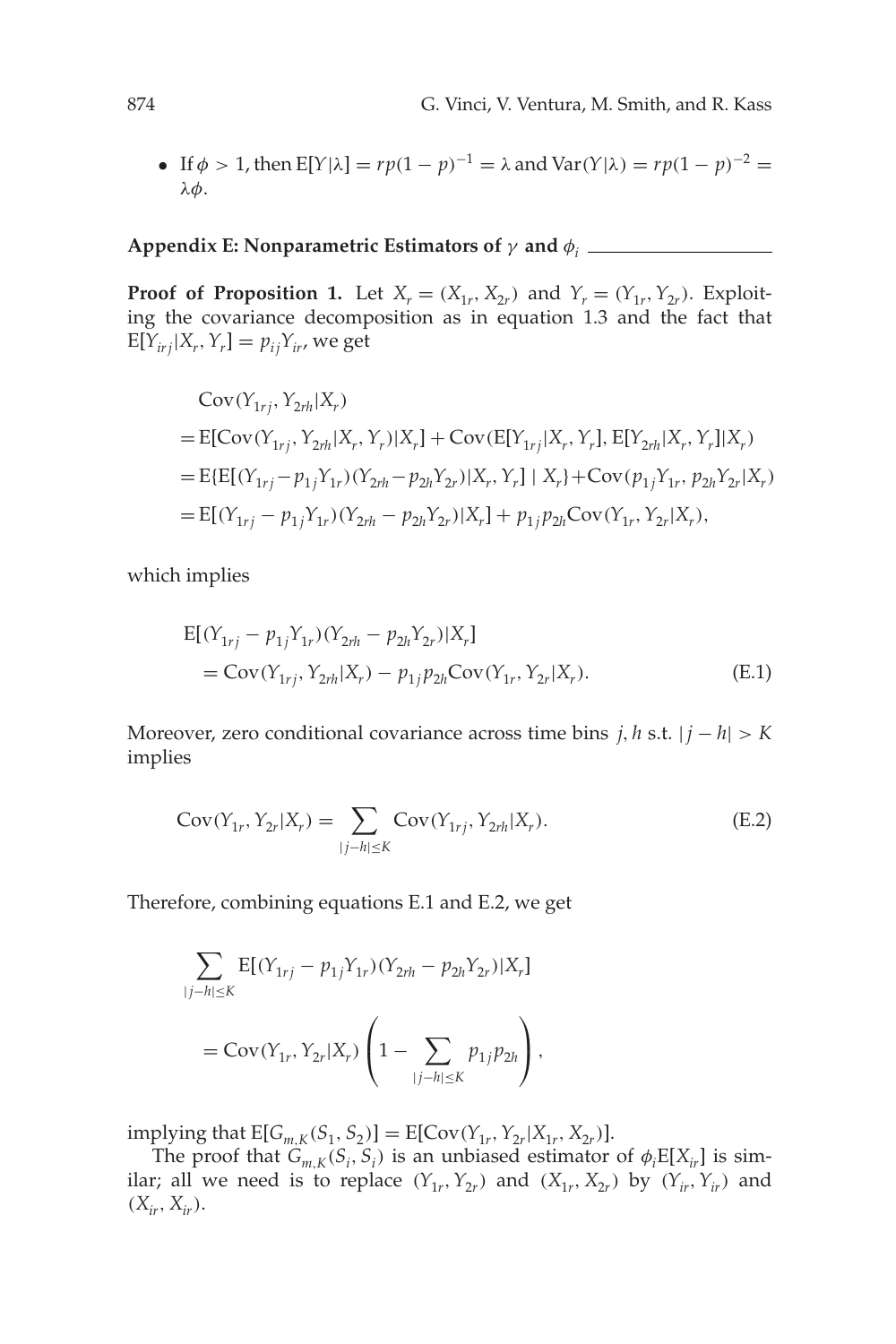|           |            |     | Number of Trials $(n)$ |           |           |
|-----------|------------|-----|------------------------|-----------|-----------|
|           | $\delta/T$ | т   | 60                     | 80        | 100       |
| $G_{m,K}$ | 0.01       | 50  | 0.3(207)               | 0.3(275)  | 0.4(346)  |
|           |            | 100 | 0.8(322)               | 0.9(426)  | 1.1(526)  |
|           |            | 200 | 2.1(603)               | 2.5(867)  | 3.4 (976) |
|           | 0.02       | 50  | 0.6(235)               | 0.6(289)  | 0.8(357)  |
|           |            | 100 | 1.2(354)               | 1.3(492)  | 1.8(581)  |
|           |            | 200 | 3.3(744)               | 4.3 (914) | 5.5(1202) |
|           |            |     |                        |           |           |

Table 1: Time (ms) to Compute  $G_{m,K}$  (equation 3.7) for a Neuron Pair for Different Values of *n* and *m* ( $K = \lceil m\delta/T \rceil$ ).

Note: The implementation time of the jitter test based on  $G_{m,K}$ (section 3.3) with 100 bootstraps and 20-bin psth is indicated in parentheses.

Note that combining the conditions  $K < m - 1$  and  $K/m \geq \delta/T$  of section 3.2 yields  $\frac{\delta}{T} \leq \frac{K}{m} < \frac{m-1}{m} < 1$ , which implies  $\frac{\delta}{T} < 1$  and  $\frac{m-1}{m} > \frac{\delta}{T} \Rightarrow m > 1$  $T/(T - \delta)$ . These conditions are necessary to obtain unbiased estimators.

### **Appendix F: Expected Conditional Spike-Count Correlation**

The expected conditional spike-count correlation (ECC) in equation 3.13 can be estimated nonparametrically analogous to equation 3.7:

$$
\widehat{ECC}_{\text{ samp}} = \frac{1}{|\mathcal{I}|} \sum_{r \in \mathcal{I}} \frac{\sum_{|j-h| \le K} (Y_{1rj} - \widehat{p}_{1j} Y_{1r}) (Y_{2rh} - \widehat{p}_{2h} Y_{2r}) / \widehat{Q}_{12}(K)}{\prod_{i=1,2} \sqrt{\sum_{|j-h| \le K} (Y_{irj} - \widehat{p}_{ij} Y_{ir}) (Y_{irh} - \widehat{p}_{ih} Y_{ir}) / \widehat{Q}_{ii}(K)}},
$$
\n(F.1)

where  $Q_{il}(K) = 1 - \sum_{|j-h| \leq K} p_{ij} p_{lh}$  and  $\hat{p}_{ij}$ 's are as discussed in section 3.2, and  $\mathcal{I} = \{r \in \{1, ..., n\} : Y_{1r}, Y_{2r} > 0\}$ , that is,  $\mathcal{I}$  is the set of trials where both neurons spiked at least once. Notice that if  $Cov(Y_1, Y_2 | X_1, X_2)$  is constant across trials, then  $\text{ECC} = \gamma \times \text{E}[1/\prod_{i=1,2} \sqrt{\text{Var}(Y_{ir}|X_{ir})}]$ , so that  $\text{ECC} = 0 \Leftrightarrow$  $\gamma = 0$ . Otherwise the equivalence is not necessarily true. For instance, under model 3.2, we have  $\text{ECC} = \gamma \times \text{E}[1/\sqrt{(\gamma + W_{1r})(\gamma + W_{2r})}].$ 

### **Appendix G: Computational Time**

We implemented our estimation and testing procedures in R, by using personal codes and modifications of the package poilog to estimate the DC-PLN model, equation 3.2. We used a laptop with an Intel Core<sup>TM</sup> 2 Duo CPU T6600 ( $2 \times 2.20$  GHz), RAM 4GB (DDR 800 MHz); and OS Ubuntu 15.04. Table 1 displays the time to compute  $G_{m,K}$  (see equation 3.7) and perform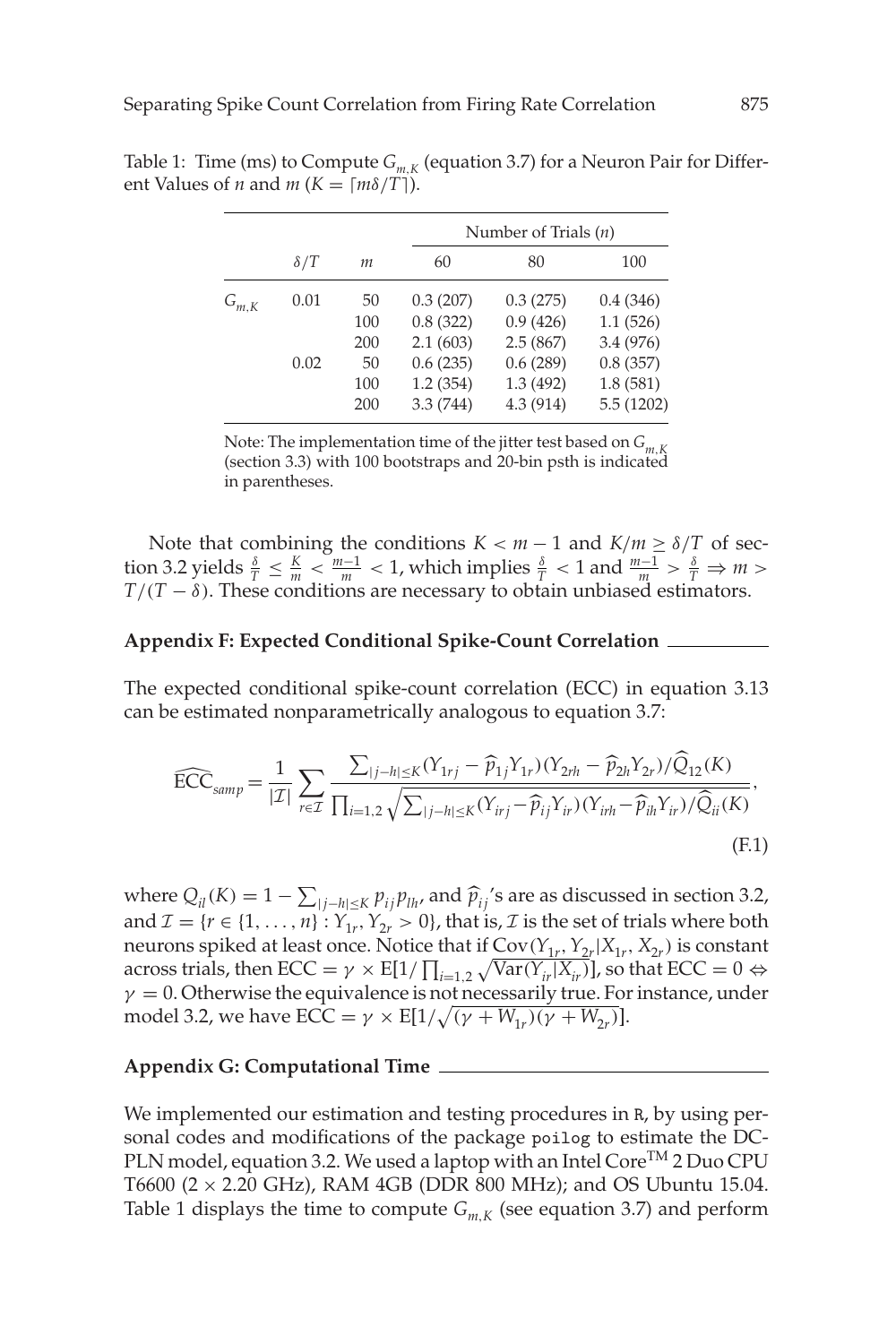|                                                            |      | Number of Trials $(n)$ |      |  |
|------------------------------------------------------------|------|------------------------|------|--|
|                                                            | 60   | 80                     | 100  |  |
| Estimate $\mu$ , $\Sigma$ assuming $\gamma = 0$            | 240  | 293                    | 383  |  |
| Estimate $\mu$ , $\Sigma$ , $\gamma$ (algorithm 1)         | 4516 | 6364                   | 7494 |  |
| Estimate $\mu$ , $\Sigma$ , $\gamma$ (algorithm 2, step 2) | 2257 | 2769                   | 3721 |  |

Table 2: Computational Time (ms) to Estimate the Parameters of the DC-PLN Parametric Model, Equation 3.2, for a Neuron Pair.

Note: Time for step 1 of algorithm 2 can be found in table 1.

the jitter test on a neuron pair, and Table 2 to estimate the parametric model. The times required to process a data set with *N* neurons and *S* stimuli can be obtained by multiplying the values in the tables by  $\binom{N}{2} \times S$ . For example, in section 4, the multiple jitter tests required about  ${53 \choose 2} \times 12 \times 354$  ms  $\approx 97$ minutes.

**G.1 Choosing** *m* of  $G_{m,K}$ . In section 3.1 we argued that the number of bins *m* should be large. However, the computational burden may be too large when we perform the jitter test (see table 1): the number of elements in the summand in equation 3.7 is  $n \times M$ , where  $M = \text{card}(\{j, h : 1 \le j, h \le k\})$  $m, |j - h| \leq K$ ) =  $m(2K + 1) - K(K + 1)$ , so that for a fixed ratio  $\pi = K/m$  =  $\delta/T$ , the computational time of equation 3.7 is proportional to  $n \times M =$ *O*( $n \times m^2$ ). To set an upper bound *D* on *M* given  $\pi$ , we use  $m^*(\pi, D)$  =  $U(n \times m)$ . 10 set and<br>1-π+ $\sqrt{(1-\pi)^2+4(2\pi-\pi^2)}D$  $\frac{1-\pi}{2(2\pi-\pi^2)}$  and  $K = \lceil \pi m^* \rceil$ .

#### **Appendix H: Generalized Tuning Curve Correlation**

The tuning curve of a neuron *i* is generally defined as the spike count averaged across trials,  $f_i(s) = E[Y_{ir}(s)]$ , which varies with the stimulus *s* when *s* modulates the neuron (Butts & Goldman, 2006). Under the assumptions of section 2, the tuning curve reduces to  $f_i(s) = E[X_{ir}(s)]$ , which contains information about the firing rate averaged across trials but none about the trial-to-trial variability of  $X_{ir}(s)$ . Instead of reducing the tuning properties to the mean firing rate, we may retain in addition the full distribution of  $X_{ir}(s)$ , say  $F_{is}$ , for each stimulus *s*: this ensemble is what we call the generalized tuning curve (GTC). Figure 11A displays the GTC for two example V4 neurons, assuming the Poisson-lognormal model, equation 3.1, for their spike counts. Figure 8 shows the joint GTC for a neuron pair, which further displays their shared trial-to-trial covariability.

The tuning curve correlation (TCC) is widely considered an important measure of similarity of the neural activity between two neurons across stimuli. It can be defined as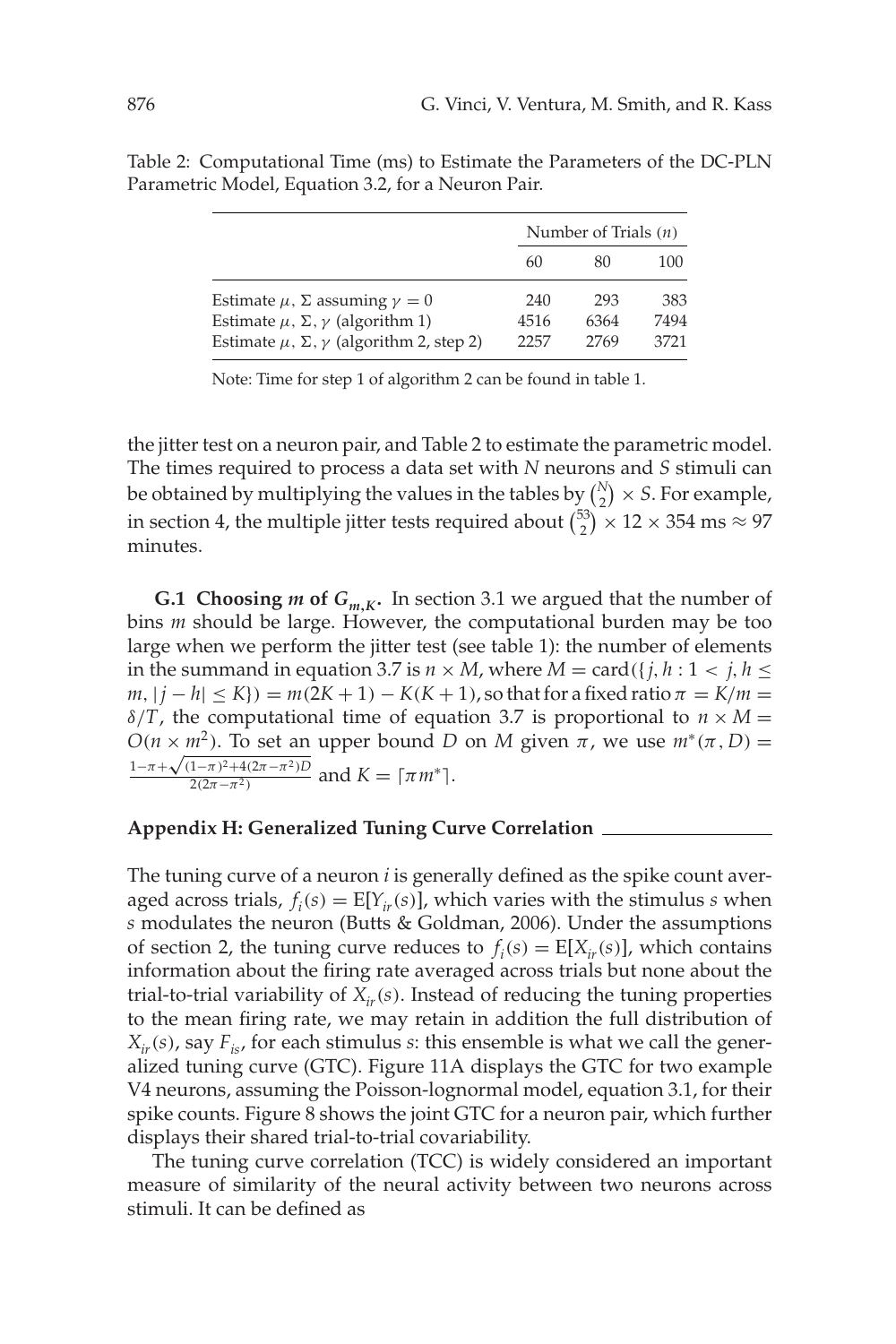

Figure 11: (A) Generalized tuning curves of two V4 neurons with 0.05, 0.15, ..., 0.95 quantiles, estimated assuming the Poisson-lognormal model, equation 3.1. The red curves are the standard tuning curves. (B) GTCC versus TCC: They can have different signs, and GTCC appears more attenuated than TCC. (C) SCC, FRC, ECC versus GTCC (local linear regression with 95% simultaneous confidence bands): all correlations increase with GTCC; the relationships are more pronounced than when plotted versus TCC in Figure 7.

$$
\text{TCC} = \text{Cor}(f_1(S), f_2(S)),\tag{H.1}
$$

where the covariance is with respect to the random variable *S*, which codes for the stimulus; for example, when all stimuli are presented with equal frequency, *S* is uniform over the stimuli. Consider the toy example where, for a stimulus *s*,  $(X_{1r}(s), X_{2r}(s))$  are (trial-to-trial) random variables with generative model:

$$
\begin{cases} X_{1r}(s) \sim F_{1s}, \\ X_{2r}(s) = (1+\beta)f_1(s) - \beta X_{1r}(s), \end{cases}
$$

where we choose  $\beta > 0$  to achieve  $P(X_{2r}(s) \ge 0) = 1$ . This model implies  $E[X_{1r}(s)] = E[X_{2r}(s)]$  for all *s* and, in turn, TCC = 1, from which one might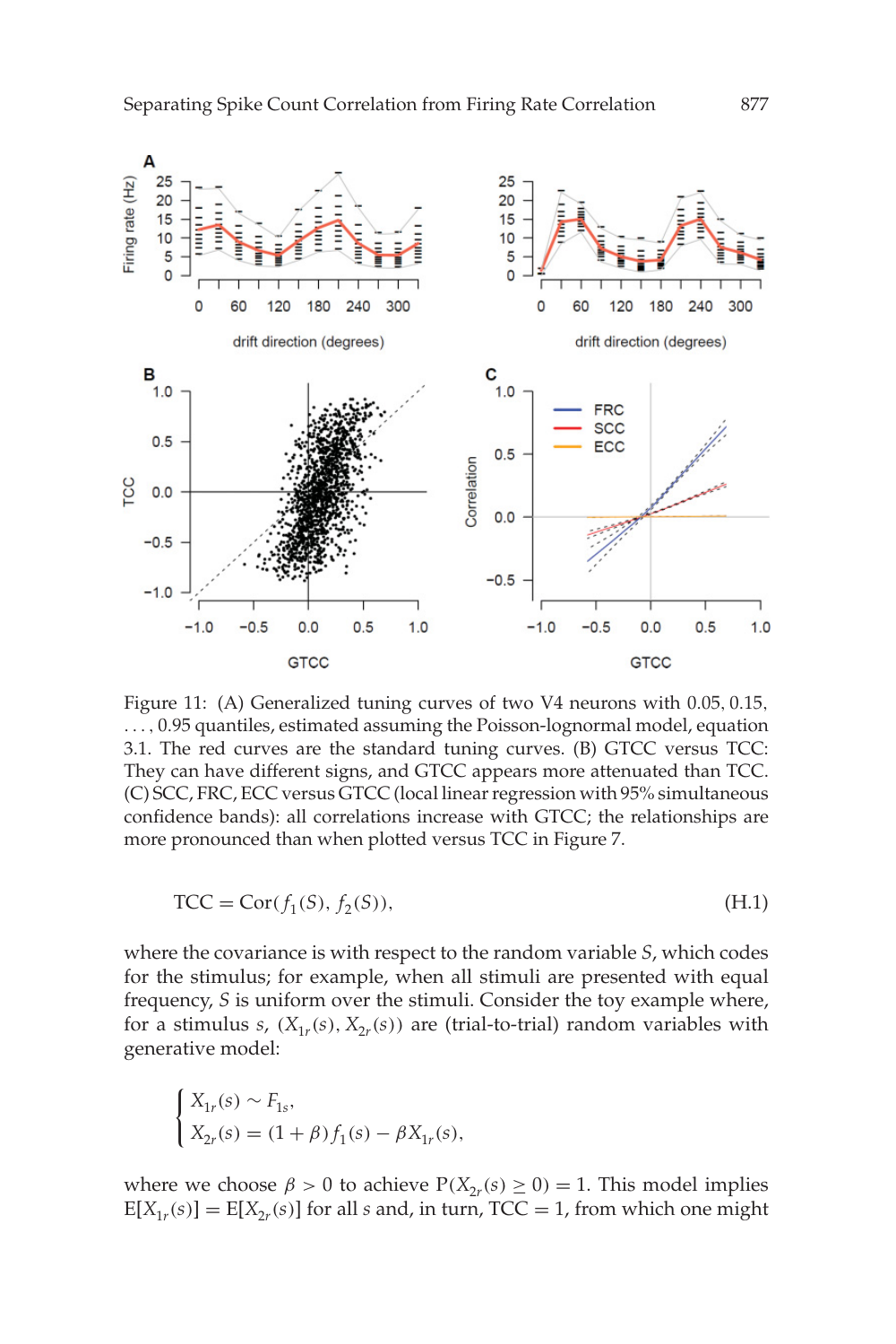conclude that the two neurons have proportional tuning curves. But the model also implies  $FRC_s = Cor(X_{1r}(s), X_{2r}(s)) = -1$  for all *s*, which reveals that TCC only summarizes the similarity of the expected firing rates of the two neurons across stimuli but does not convey the sign and magnitude of their shared trial-to-trial variability. This motivates us to define the generalized tuning curve correlation:

$$
GTCC = Cor(X1r(S), X2r(S)),
$$
\n(H.2)

where the correlation is with respect to the stimulus random variables *S*, as in equation H.1, but also to the trial-to-trial random firing rates  $X_{ir}(s)$ . Hence, the TCC only captures the covariability of the expected firing rates across stimuli, and the GTCC also accounts for changes in their joint distribution, such as trial-to-trial firing rate correlation (FRC). That is, the GTCC summarizes the strength of the relationship between two neurons across both trials and stimuli.

Note that when the experiment involves only one stimulus, so that  $S = s$  is not a random variable since it always takes the same value, then  $GTCC = FRC$ ; when the firing rates have no trial-to-trial variability, that is, when  $X_{ir}(s) = E(X_{ir}(s))$  for all *r*, then GTCC = TCC since  $f_i(s) = X_{ir}(s)$ for all *r*. When both the stimulus and the firing rates are random, the GTCC can be viewed as an approximate average of FRC across stimuli or as an approximate average of TCC across trials. More precisely, we can rewrite

$$
GTCC = \frac{E[Cov(X_{1r}(S), X_{2r}(S)|S)] + Cov(f_1(S), f_2(S))}{\prod_{i=1,2} \sqrt{E[Var(X_{ir}(S)|S)] + Var(f_i(S))}}
$$
  
= TCC × 
$$
\frac{E[Cov(X_{1r}(S), X_{2r}(S)|S)]/Cov(f_1(S), f_2(S)) + 1}{\prod_{i=1,2} \sqrt{E[Var(X_{ir}(S)|S)]/Var(f_i(S)) + 1}}
$$
  
= TCC × ∩, (H.3)

where  $\Omega$  depends on the joint distributions of the firing rates at different stimuli (Figure 8 shows such a distribution), so that GTCC can be viewed as a modified version of TCC. Figure 11B shows GTCC versus TCC for all the neuron pairs in the V4 data: GTCC has smaller magnitude, and GTCC and TCC sometimes have different signs. Figure 11C shows SCC, FRC, and ECC as functions of GTCC, which resembles the plot of the same quantities versus TCC in Figure 7B, although the relationships appear stronger. This happens because GTCC is approximately an average of FRC across stimuli, as justified above, whereas SCC is an attenuated version of FRC.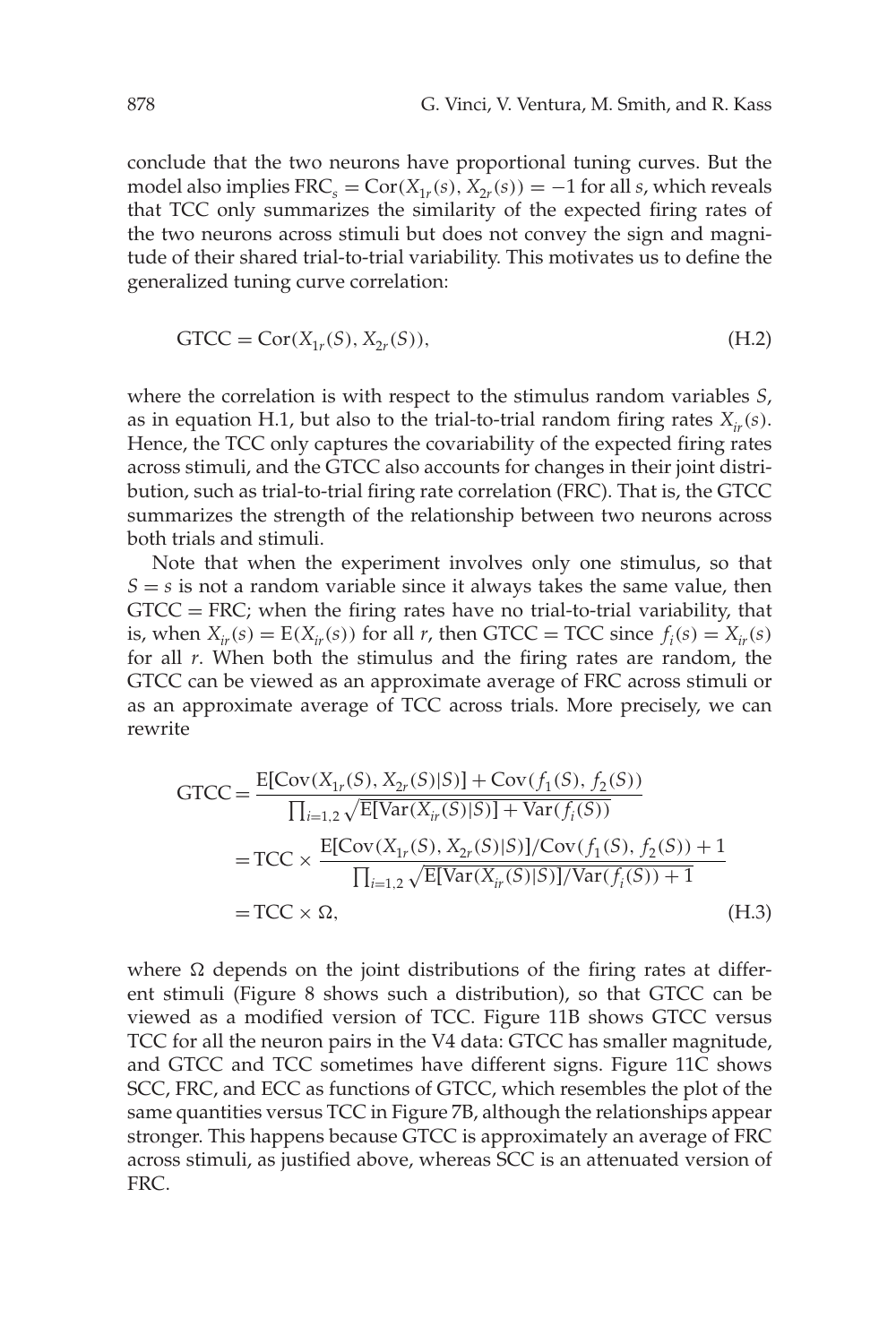### **Acknowledgments**

This work was supported by grants from the NIH: RO1 MH064537. Matthew A. Smith was supported by NIH grants R00EY018894, R01EY022928, and P30EY008098, a career development grant and an unrestricted award from Research to Prevent Blindness, and the Eye and Ear Foundation of Pittsburgh. We used the R-PACKAGES poilog, by Vidar Grøtan and Steinar Engen; energy, by Maria L. Rizzo and Gabor J. Székely; and locfit, by Catherine Loader.

### **References**

- Amarasingham, A., Geman, S., & Harrison, M. T. (2015). Ambiguity and nonidentifiability in the statistical analysis of neural codes. *Proceedings of the National Academy of Sciences*, *112*, 6455–6460.
- Behseta, S., Berdyyeva, T., Olson, C. R., & Kass, R. E. (2009). Bayesian correction for attenuation of correlation in multi-trial spike count data. *Journal of Neurophysiology*, *101*, 2186–2193.
- Benjamini, Y., & Hochberg, Y. (1995). Controlling the false discovery rate: A practical and powerful approach to multiple testing. *Journal of the Royal Statistical Society, Series B (Methodological)*, *57*, 289–300.
- Benjamini, Y., & Yekutieli, D. (2001). The control of the false discovery rate in multiple testing under dependency. *Annals of Statistics*, *29*, 1165–1188.
- Bernardo, J. M., & Smith, A. F. (2009). *Bayesian theory*. Hoboken, NJ: Wiley.
- Butts, D. A., & Goldman, M. S. (2006). Tuning curves, neuronal variability, and sensory coding. *PLoS Biology*, *4*(4), e92.
- Canty, A. J., Davison, A. C., Hinkley, D. V., & Ventura, V. (2006). Bootstrap diagnostics and remedies. *Canadian Journal of Statistics*, *34*, 5–27.
- Churchland, A. K., Kiani, R., Chaudhuri, R., Wang, X. J., Pouget, A., & Shadlen, (2011). Variance as a signature of neural computations during decision making. *Neuron*, *69*, 818–831.
- Cohen, M. R., & Kohn, A. (2011). Measuring and interpreting neuronal correlations. *Nature Neuroscience*, *14*, 811–819.
- Cohen, M. R., & Maunsell, J. H. R. (2009). Attention improves performance primarily by reducing interneuronal correlations. *Nature Neuroscience*, *12*, 1594–1600.
- Cover, T. M., & Thomas, J. A. (2012). *Elements of information theory*. Hoboken, NJ: Wiley.
- Cowan, R. L., & Wilson, C. J. (1994). Spontaneous firing patterns and axonal projections of single corticostriatal neurons in the rat medial agranular cortex. *Journal of Neurophysiology*, *71*, 17–32.
- Ecker, A. S., Berens, P., Cotton, R. J., Subramaniyan, M., Denfield, G. H., Cadwell, C. R., ... Tolias, A. S. (2014) State dependence of noise correlations in macaque primary visual cortex. *Neuron*, *82*, 235–248.
- Efron, B., & Tibshirani, R. J. (1994). *An introduction to the bootstrap*. Boca Raton, FL: CRC Press.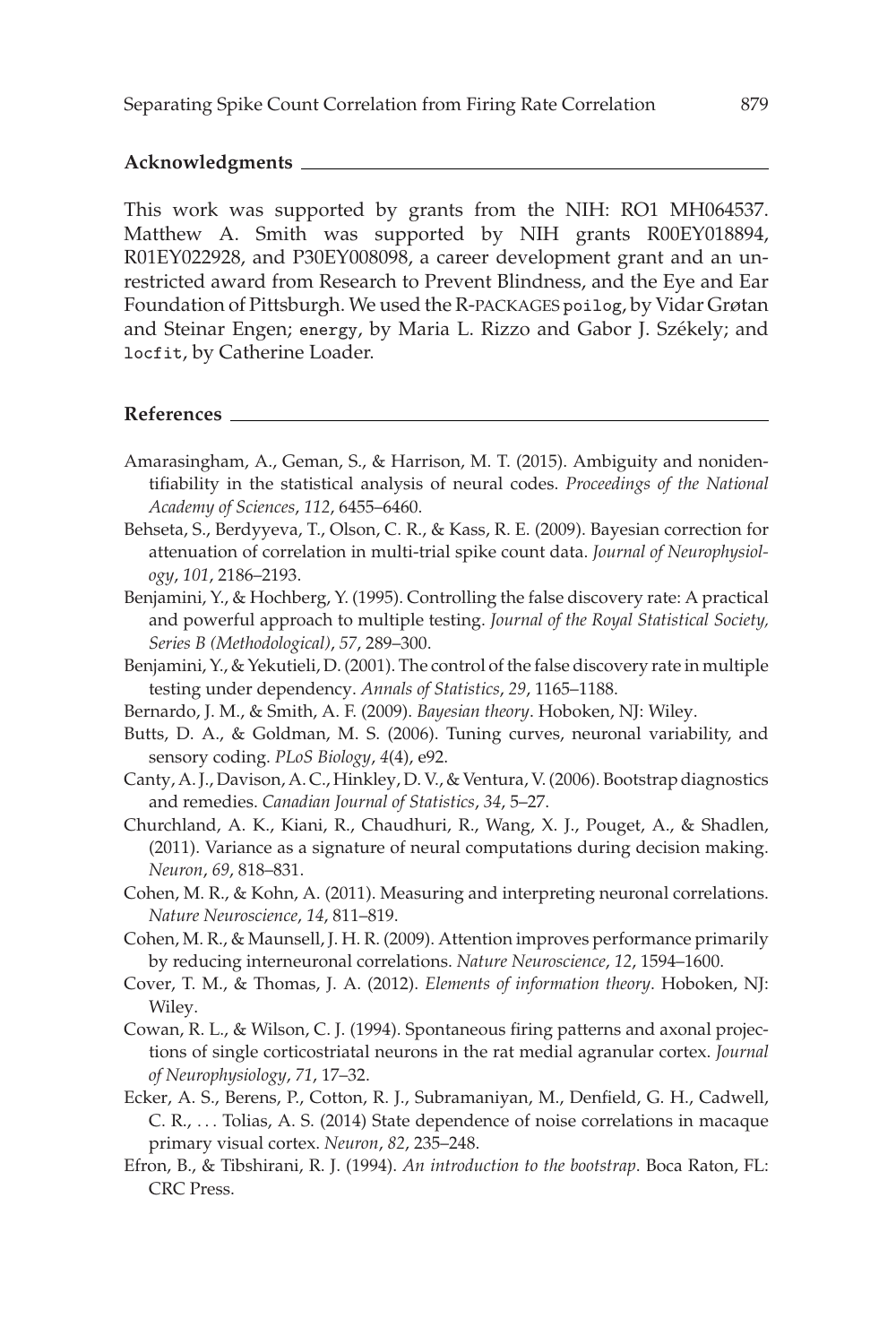- Goris, R. L. T., Movshon, J. A., & Simoncelli, E. P. (2014). Partitioning neuronal variability. *Nature Neuroscience*, *17*, 858–865.
- Gu, Y., Liu, S., Fetsch, C. R., Yang, Y., Fok, S., Sunkara, A., ... Angelaki, D. E. (2011). Perceptual learning reduces interneuronal correlations in macaque visual cortex. *Neuron*, *71*, 750–761.
- Harris, K. D., & Thiele, A. (2011). Cortical state and attention. *Nature Reviews Neuroscience*, *12*, 509–523.
- Harrison, M. T., Amarasingham, A., & Kass, R. E. (2013). Statistical identification of synchronous spiking. In P. D. Lorenzo & J. Victor (Eds.), *Spike timing: Mechanisms and function*. London: Taylor and Francis.
- Jeanne, J. M., Sharpee, T. O., & Gentner, T. Q. (2013). Associative learning enhances population coding by inverting interneuronal correlation patterns. *Neuron*, *78*, 352–363.
- Kass, R. E., Eden, U. T., & Brown, E. N. (2014). *Analysis of neural data*. New York: Springer.
- Kass, R. E., & Ventura, V. (2006). Spike count correlation increases with length of time interval in the presence of trial-to-trial variation. *Neural Computation*, *18*, 2583–2591.
- Kelly, R. C., & Kass, R. E. (2012). A framework for evaluating pairwise and multiway synchrony among stimulus-driven neurons. *Neural Computation*, *24*, 2007–2032.
- Kelly, R. C., Smith, M. A., Kass, R. E., & Lee, T. S. (2010). Local field potentials indicate network state and account for neuronal response variability. *Journal of Computational Neuroscience*, *29*, 567–579.
- Kelly, R. C., Smith, M. A., Samonds, J. M., Kohn, A., Bonds, A. B., Movshon, J. A., & Lee, T. S. (2007). Comparison of recordings from microelectrode arrays and single electrodes in the visual cortex. *Journal of Neuroscience*, *27*, 261–264.
- Ma, W. J., Beck, J. M., Latham, P. E., & Pouget, A. (2006). Bayesian inference with probabilistic population codes. *Nature Neuroscience*, *9*, 1432–1438.
- Mitchell, J. F., Sundberg, K. A., & Reynolds, J. H. (2009). Spatial attention decorrelates intrinsic activity fluctuations in macaque area V4. *Neuron*, *63*, 879–888.
- Shadlen, M. N., & Newsome, W. T. (1998). The variable discharge of cortical neurons: Implications for connectivity, computation, and information coding. *Journal of Neuroscience*, *18*, 3870–3896.
- Smith, M. A., & Kohn, A. (2008). Spatial and temporal scales of neuronal correlation in primary visual cortex. *Journal of Neuroscience*, *28*, 12591–12603.
- Smith, M. A., & Sommer, M. A. (2013). Spatial and temporal scales of neuronal correlation in visual area v4. *Journal of Neuroscience*, *33*, 5422–5432.
- Snyder, D. L., & Miller, M. I. (1991). *Random point processes in time and space*. New York: Springer.
- Staude, B., Rotter, S., & Grún, S. (2008). Can spike coordination be differentiated from rate covariation? *Neural Computation*, *20*, 1973–1999.
- Steriade, M., & Buzsaki, G. (1990). Parallel activation of thalamic and cortical neurons by brainstem and basal forebrain cholinergic systems. In M. Steriade & D. Biesold (Eds.), *Brain cholinergic systems* (pp. 3–62). New York: Oxford University Press.
- Steriade, M., Timofeev, I., & Grenier, F. (2001). Natural waking and sleep states: A view from inside neocortical neurons. *Journal of Neurophysiology*, *85*, 1969– 1985.